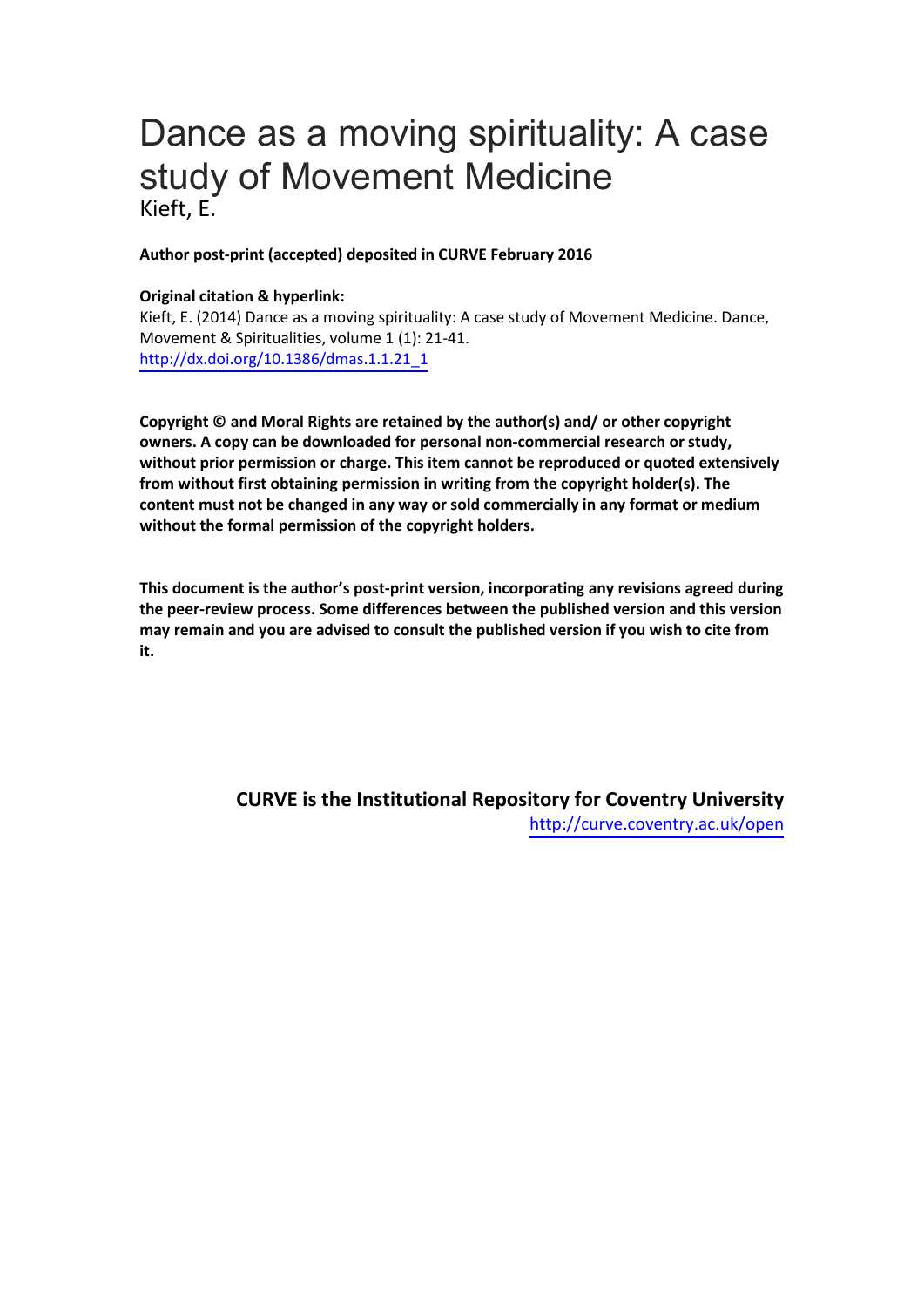# **Dance as a moving spirituality: A case study of Movement Medicine**

Eline Kieft, dance guide and anthropologist

## **Abstract**

This article describes dance as a moving spirituality through the case study of a specific practice called Movement Medicine. It addresses how a danced spirituality differs from other forms of spirituality, such as meditation and contemplation, and attempts to explore some of the aspects that make dance a unique medium for an embodied, lived and creative spirituality. 'Feel good feelings', as well as emerging from difficult emotions encountered on the dance floor, generate a sense of meaning which is translated to taking sustainable, socially just action. Through dance, different states of consciousness can be experienced through which 'other' knowledge is accessed and subsequently embodied. In these states, people can also meet and relate to spirit beings, and simultaneously express that relationship through the moving body. Finally, three qualities of dance are discussed, which contribute to concrete, lasting changes in existing life structures.

## **Keywords**

embodied spirituality dance feelings altered states other ways of knowing direct, immediate and reciprocal experience and expression of spirits change and action

My dance became a prayer, a dance with god and my heart expanded so wide. I was swept […] upon a river of love for god and for this life. It became a sacred dance for me […]. To dance is to know, for our body holds all the secrets and when we move [...] we allow those secrets to emerge and come to consciousness. Our deep knowing is formed on the breath and freed as we move and breathe, listen and become present to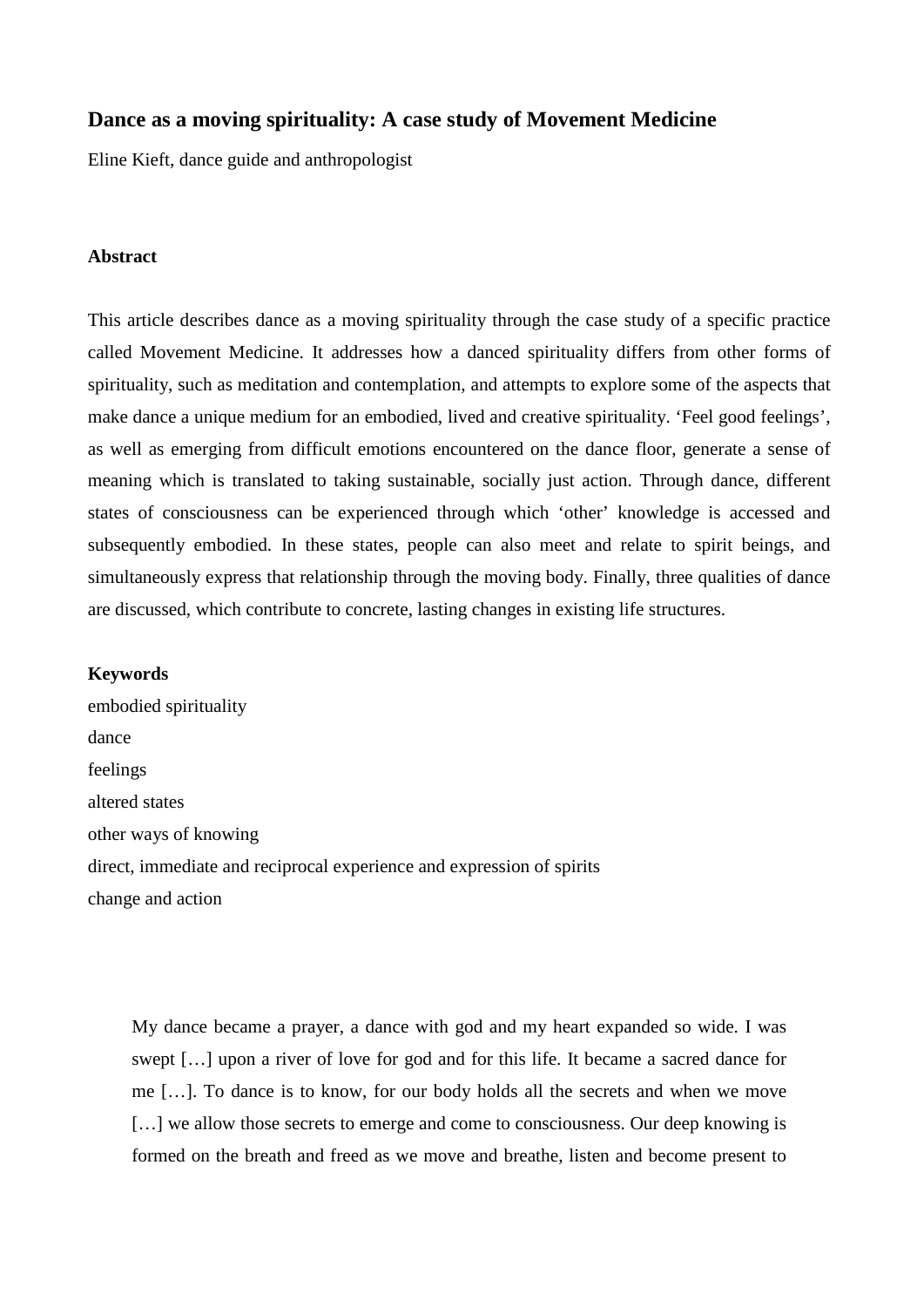that which desires expression through us. A hand that glides like a bird and spreads wings to fly. A foot that holds the earth and feels her pulse in the beat of blood. A head that bends to an emotion that arises spontaneously and lets flow the well of tears. A heart that lifts and falls with the wave of music and feels its Soul. To dance is a prayer, not just for god but for our self; for our awakening to our Self and all that we can be; the innermost core of self. […] To dance is to be and to become. (Katheryn May 2008 School of Movement Medicine newsletter)

Based on my recent Ph.D. research at the University of Roehampton, London, as well as 29 years of love for dance and studying a wide variety of styles,<sup>1</sup> I discuss in this article the medium of dance as a moving spirituality through the case study of a specific practice called 'Movement Medicine'. How is a danced spirituality different from other forms of spirituality? Does dance have advantages compared to other spiritual practices? If yes, what are they, and why is that the case? I argue that dance offers a different kind of spirituality to more static forms, such as meditation and contemplation, and attempt to explore some of the aspects that make dance a unique medium for an embodied, lived spirituality.

## TS: INSERT FIGURE 1

## Figure 1: An example of a Movement Medicine dance space.

Movement Medicine is a contemporary freestyle dance practice for lay practitioners, presented as a way to interact deeply with the self, others and the natural and spirit world, aiding self-discovery and the search for a deepening of meaning, connection and tools to live life skilfully (Darling Khan & Darling Khan, 2009; Kieft, 2013). As it is inspired by ecstatic dance (most notably Gabrielle Roth's 5Rhythms*™* practice), shamanism, voice work and Bert Hellinger's Family Constellations, it is considered a spiritual practice. During each workshop, a ceremonial space is created which allows the dancers to focus on and connect with specific areas of life, including spirit and the divine. This energetic field, called 'the mesa', $\frac{2}{3}$  is co-created intentionally between the teacher(s), participants and the physical and energetic features of the space, such as an altar and the music. Each of these components contributes in their own way to creating the possibility of meaningful and transformative experiences. Within this field or ritualized space, a 'liminal space' may at times emerge for individuals and/or for the group (Turner, 2007 [1969]). People have experiences of which the intensity can vary from ordinary to overwhelmingly strong, once-in-a-lifetime moments. Although the dance floor is not a sacred place in the sense of wider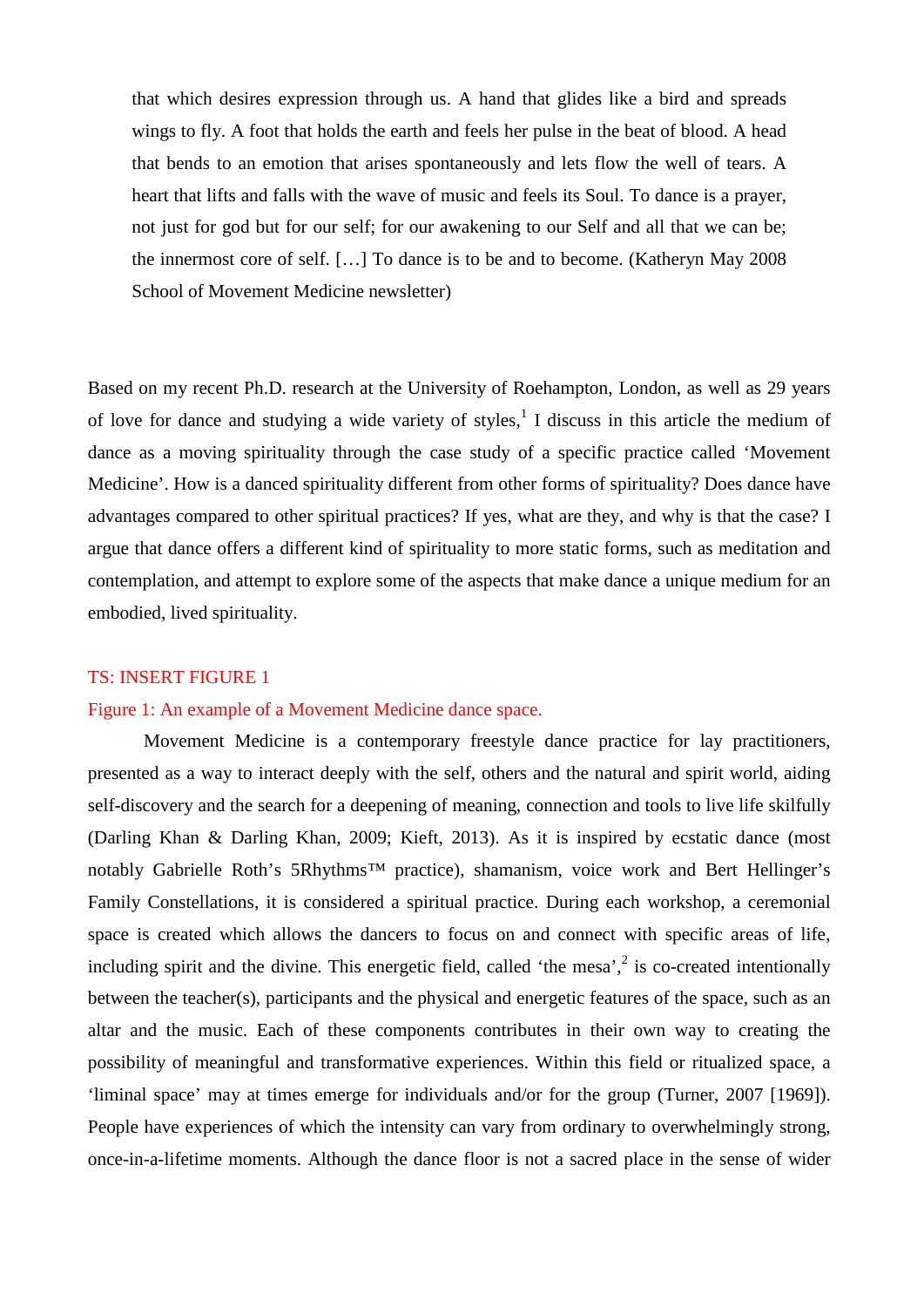historic, religious or social meaning or worship, it can indeed become a space where the luminous and sacred may appear.

#### TS: INSERT FIGURE 2a–e

Figures 2a–e: Movement Medicine altars.

My research investigated the contributions of Movement Medicine to well-being, personal growth and spirituality as experienced and expressed by participants. I used a combination of hermeneutic and ethnographic methodologies, gathering data through ongoing participant observation from 2006–11, 25 qualitative interviews and analysis of 190 articles in the School of Movement Medicine's newsletter.<sup>3</sup> It would be safe to say that most Movement Medicine participants have a commitment to self-actualization and to living a meaningful life. Many have a strong foundation in other spiritual practices such as Buddhism, Sufism or shamanism. They mention feelings of alienation from mainstream culture and a desire to 'belong'. They also express a sense of 'missing' something, and in Movement Medicine they find an experience of community which is often underlined by using words such as 'tribe' and 'family'. This is very similar to the descriptions of participants in the Human Potential Movement and other New Age subcultures of the early twenty-first century (Buckland, 2002; R. Cohen & Rai, 2000; Greenwood, 2000; Jakobsen, 1999; Lowe, 1986; Pearson, Roberts, & Samuel, 1998; Prince & Riches, 2000; Sutcliffe, 2003; Sylvan, 2005; Wallis, 2003; York, 1995). Although the value of the role of religion or spirituality in postmodern times can be questioned – as it often seems to be pieced together according to 'particular consumer requirements' and abandoned if it does not serve those needs (Heelas, 1994: 102) – much of this discussion depends on the definition of religion and its role in culture. If we see religion or spirituality as a set of answers to existential questions (Bell  $(1977)$ ,<sup>4</sup> then the assumed breakdown of religions, or 'de-traditionalization' as Heelas (1994: 103) called it, is not that important, because the search for answers and the creation of the sacred is timeless (Bell, 1977: 429; Durkheim, 2001 [1912]: 160). That this search currently takes highly individual forms does not necessarily mean that it is less valid. After all, the great religions were once experiences of individuals that solidified through the effort of trying to repeat divine encounters.

Also, if we look at one of the (albeit disputed) etymologies of the word 'religion' – *religare* – this may refer to connecting or reconnecting with the sacred (Andrén, Jennbert, & Raudvere, 2006; Barnhart, 1988). These reconnections can be brought about by many different activities at any given moment, and are not dependent on specific religious specialists or contexts (compare Maslow, 1994: 29). Other than church settings such as New Age workshops create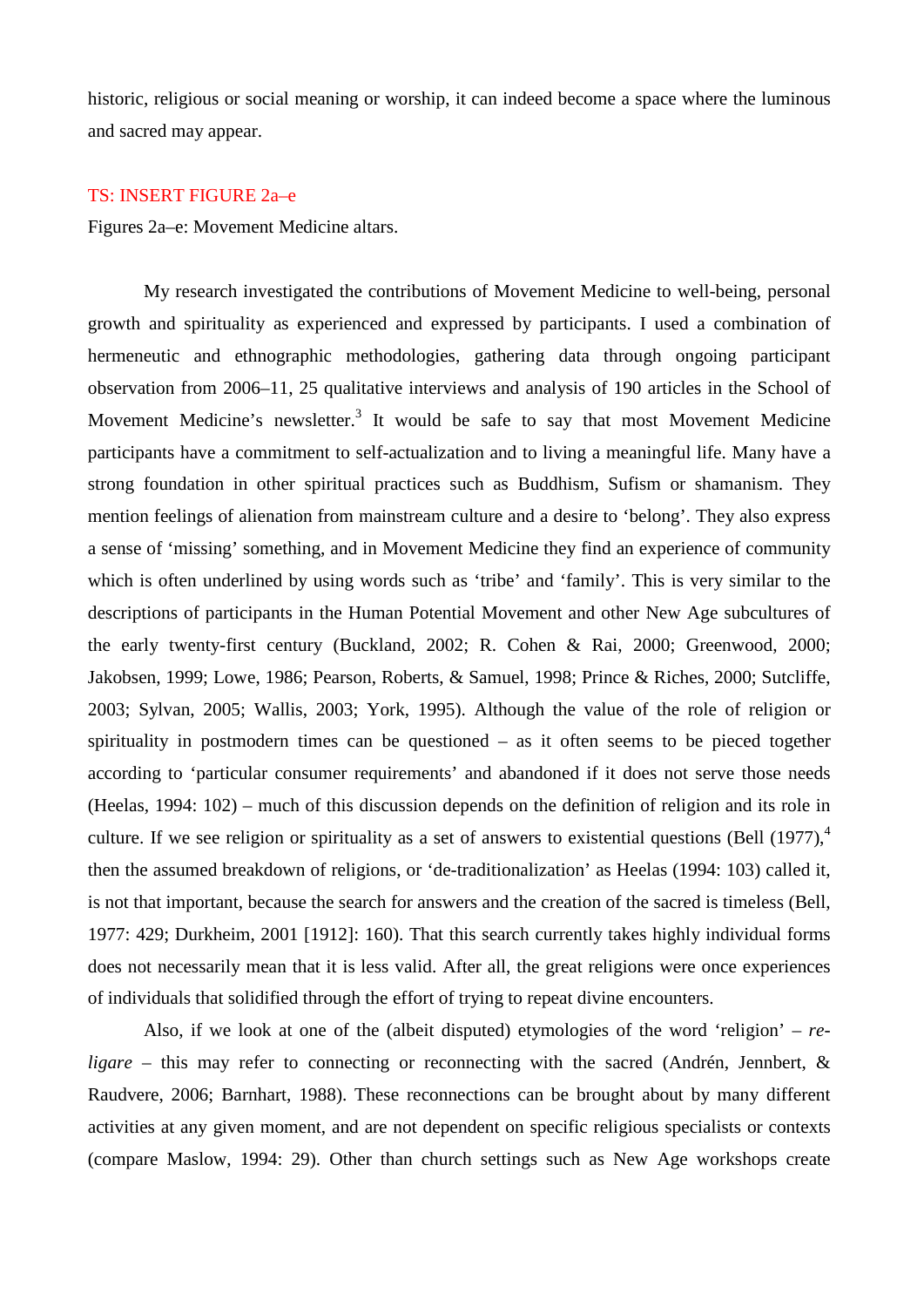contemporary situations in which people may experience these connections anew in different ways. For some, this can bridge the gap between the search for answers and established religions that possibly do not address the questions in a language that is understood by postmodern individuals. Again, even if the original motivation is inevitably embedded in the consumerist, capitalist ethos, the search for settings that enable extraordinary experiences is testimony to the fact that the questions have not lost their relevance. Although many activities contribute to spiritual experiences, including sports, doing the dishes, playing or listening to music and making love (see for example Czikszentmihalyi, 1975), there are places, activities and circumstances where such experiences can be more easily evoked or accessed, and in this article I will explore dance as one of them.

#### **Case study: Movement Medicine as ceremonial dance space**

Movement Medicine consists of individual, free, primarily solo movement improvisation. In general, there are no set steps, routines, choreographies or formations. At first sight, everyone seems to move in a different way. As there are no prescriptions regarding the dance style (its appearance, movements, tempo, volume or aesthetics), individual limits are defined by flexibility, fitness, energy levels, moods, emotions and process. Some people have a larger movement vocabulary available and move through the space confidently, whereas others may be dancing an inward, delicate and stationary dance, with possibly less variation in movement expression. This may even vary from moment to moment for each individual, as a person's process can change abruptly from quiet and internal to big and extrovert, and consequently influence their movements. The dancers' movements also convey emotional qualities such as 'sad' or 'playful', 'inspired', 'bored' or 'angry', and often leave an impression of archetypes or stories that can be imagined in the dance. The dance includes sounds and other explicit expressions that would possibly be considered offensive or objectionable in different contexts. Movement descriptions by participants often refer to both nature and stereotypical 'tribal culture', which raises interesting questions about the identification of (mostly) urban people with nature and the contemporary 'spiritual' notions around it (see for example Greenwood, 2005; Hanegraaff, 1998; Pearson et al., 1998), and also about the idealization of tribal societies (Aldred, 2000; Black, 2002; Weaver, 2004). No comments are made regarding 'good' or 'bad' dancers.

## TS: INSERT FIGURE 3a–3e

Figure 3a–3e: Movement Medicine dancers.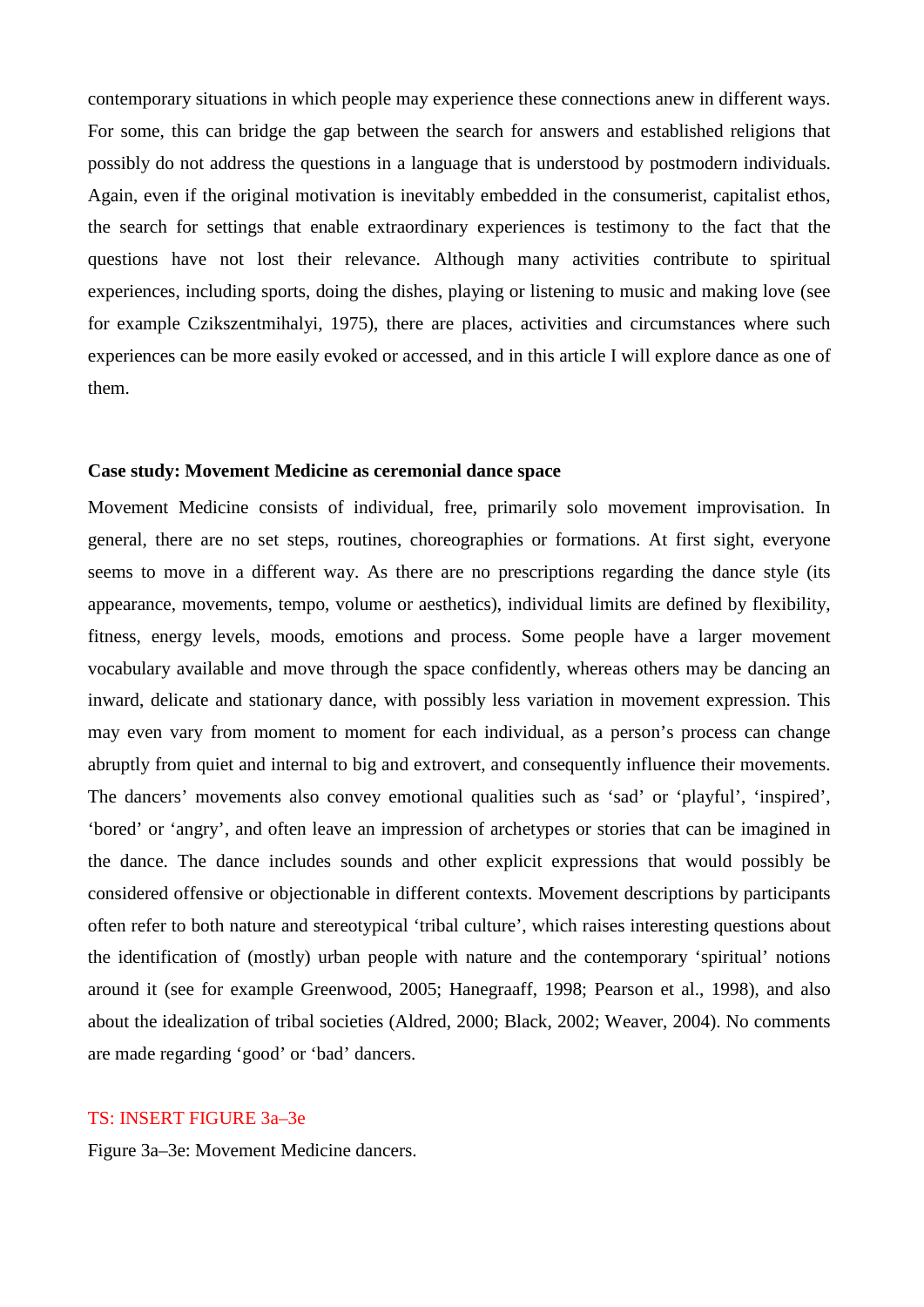There is a strong supposed link in Movement Medicine between movement and life; life is considered to be the 'creative, dynamic interplay between stability and change, limits and growth, awareness of what is and movement towards what can be' (Darling Khan & Darling Khan, 2009: xvii). This indicates movement between different parts of the individual psyche, but also a movement from the present towards the future. Bridging paradoxes within the individual is thought to increase their self-awareness, which is considered necessary for finding collective solutions to global crises (compare van Egmond, 2010). Movement is underlined as the basic 'medicine' (a concept frequently used in shamanic traditions) to remedy disconnection, to release blocks that may cause inhibition and fear, and for energy and soul retrieval. 'Soul loss' is a shamanic term for moments when part of the soul can become separated from the person 'in order to survive the experience' (Ingerman, 1991: 11). This can lead to illness (Eliade, 1972 [1951]: 300-1, 327), and these parts therefore need to be retrieved to secure or regain full health.

A wide variety of exercises address themes such as the polarities represented by yin and yang; the elements earth, fire, water and air; and an awareness of different dimensions of relationships with oneself, others, community and nature, the spirit world, the divine, the tree of life and the symbolism of the phoenix. The work is furthermore organized in nine different 'gateways' grouped together in three groups of three 'journeys'. Each of these journeys contains three specific 'stations' as a focus of attention, as well as a spatial orientation that gives a sense of direction. The first 'journey' – represented by a vertical line – connects the body, heart and mind. The second 'journey' is seen as an axis through time, running horizontally through the body, visualizing the past behind, the present in the centre of the body and the future in front (Darling Khan & Darling Khan, 2009: 79). The third 'journey' addresses personal fulfilment, interconnection and a potential realization of oneness with all of existence, and is represented by a 'lateral and ultimately circular or spherical axis' (2009: 79).

 The different aspects of Movement Medicine, which reflect several spiritual traditions, are represented in a 'mandala' (see figure 4). This is the symbolic, condensed representation of the aims, intentions and ceremonial space of Movement Medicine. It is not only used as business logo, but actively gives shape to the energetic field of the practice, and functions as a 'map' for accessing gateways to the soul (Darling Khan & Darling Khan, 2009: xix  $-xxii$ ).<sup>5</sup>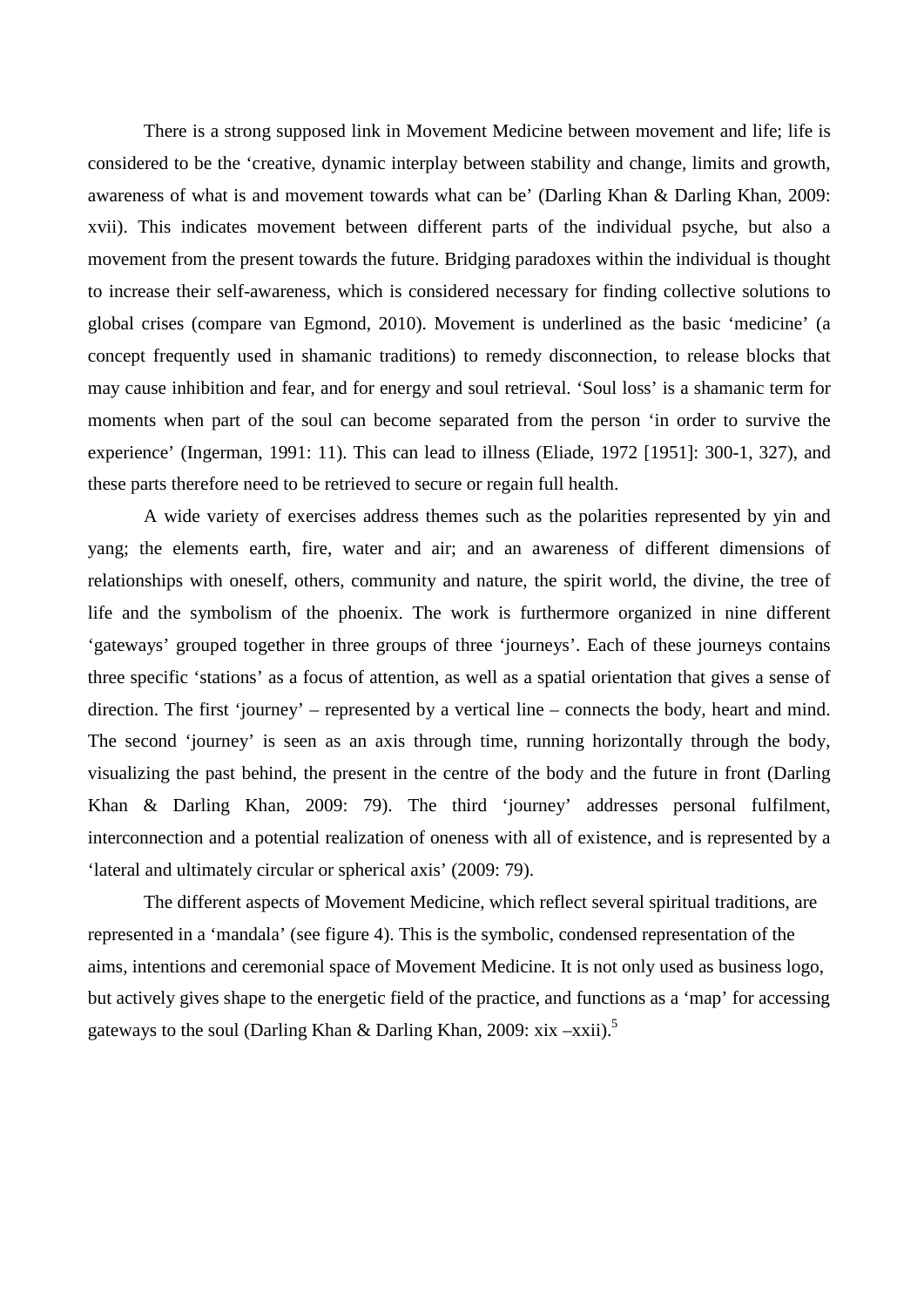#### TS: INSERT FIGURE 4

Figure 4: Movement Medicine mandala.<sup>6</sup>

This 'map' is translated to various workshops, ranging from two to ten days, which focus on specific themes: responsibility and personal authority; voice expression; working with emotions; sexuality; rituals; and changing perceptions of self and the world, and connections to spirit and ancestors. In general, they contribute to embodiment, healing, empowerment and transformation (Kieft, 2013). A Movement Medicine space can be described as an 'altar' for being and becoming, as an honouring and celebration of life in all shapes and flavours.

#### **Experiencing spirituality through motion**

In many cultures and spiritual traditions, dancing is practiced as a means of coming closer to spirit, to encounter the divine, and as an expression of that relationship that already exists. This includes some mystical branches of Islam and Christianity (Hume, 2007: 68), for example, as well as nondelineated forms of 'sacred dance'.

Dancing can be still, quiet, receptive and reflective, as well as exuberant and celebratory. It includes all aspects of the body-heart-mind unity or continuum, each of which finely influence and affect each other. Movement in one area of this continuum immediately affects other areas. It is precisely because the human being can draw from all its interior levels of information that the body-heart-mind-continuum is an instrument of and for direct experience. When I look at my own practice, I realize keeping my back rigid and straight creates a very different feeling/sensation/experience to moving my spine freely, turning, flexing and bending my torso around in all directions. Focusing my eyes on a still point in one direction or having them closed in meditation is different to moving my gaze around 360º. Limbs that are encouraged to move create a different experience to when they are required to be still, in a posture that is kept for any length of time. If I am able to express the experiences that arise in my moving body in a light tip-toeing foot dance or in a flexing of my fingers or stretching of my jaw, this again is very different to distantly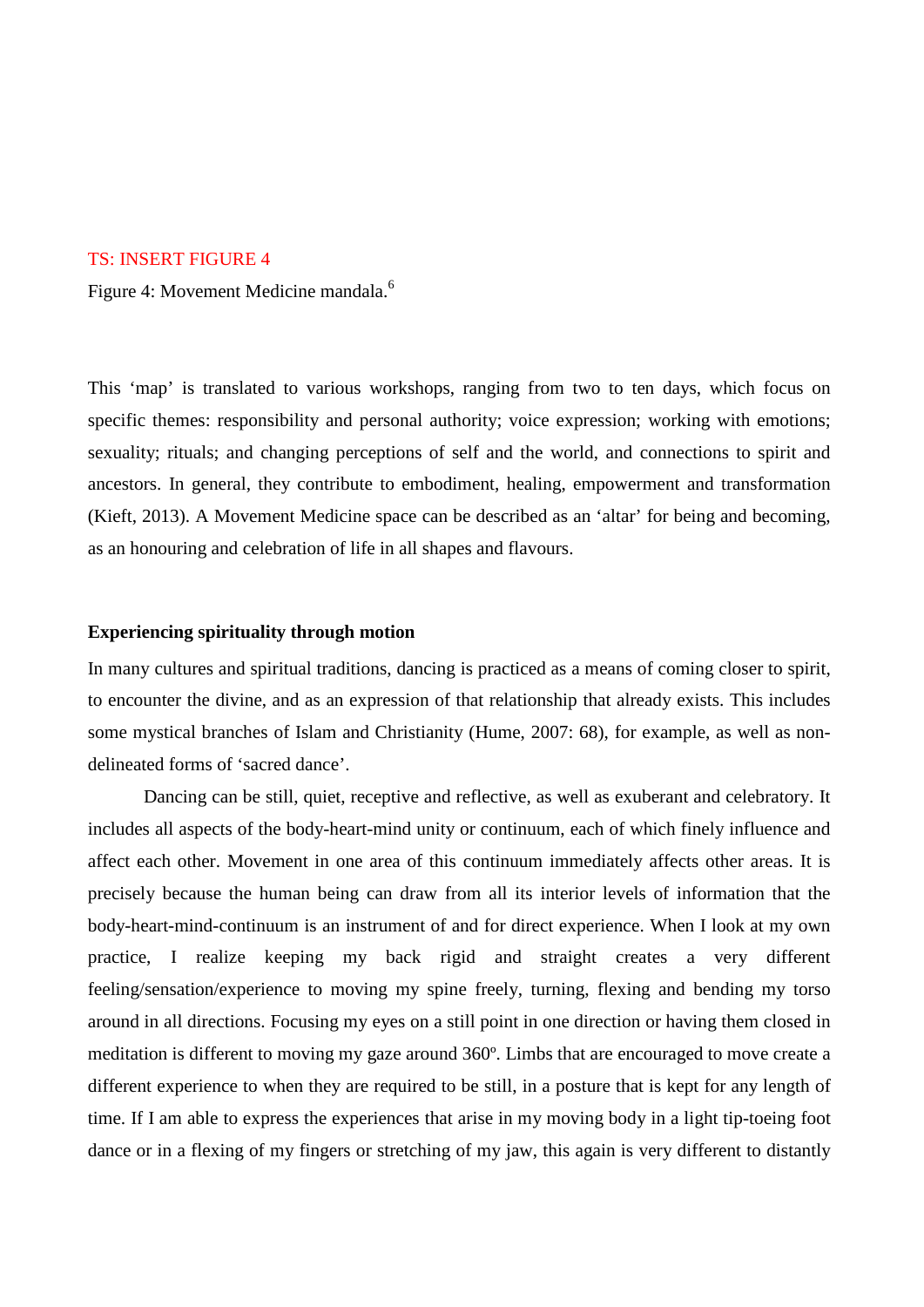observing the emotions that arise in the mind. The body-heart-mind continuum can be trained to attune and listen to other subtle pieces of information in a way that is wholly inclusive of the totality of the human being. Through movement, this inclusivity is strengthened and reinforced. The dancing body has the ability to become an antenna for the direct experience of spirit and the sacred, which is not defined or fixed by sacred stories, interpreters and 'gatekeepers' of the mysteries. Bradford Keeney explains it as follows:

Shamans first move the locus of mind to the heart and whole body rather than to the inside of the computational cerebral brain. This whole-body knowing is, in turn, a vehicle for stepping into relational mind, allowing for 'the other' to be felt in more intimate and expressive ways. As we are absorbed into the greater relationships around us, whether with another person or a redwood forest, we enter the domain of sacred mind. This broader mind touches, awakens, and deepens our connection with one another and brings us inside the mind of nature, an ecology that holds diverse ways of knowing and being. (Keeney, 2005: 39)

This broader or 'sacred mind' which exists outside us, as well as in other layers of our being that we might not always have direct access to, is directly accessible through movement (compare Keeney, 2007: 112). We could therefore speak of a body-heart-mind-*spirit* continuum through which we are acutely aware of our interrelationship with other beings, because the continuum does not stop at the boundaries of our skin. This fourth, 'spiritual' level 'beyond words' is also described by Anna and Daria Halprin (1995 and 2003, respectively), and is linked to simultaneously imbuing the physical, emotional and mental levels, which have to work together in order to cultivate spiritual awareness (D. Halprin, 2003: 105; Worth & Poynor, 2004: 59-60). The body can be seen as channel or avenue through which 'higher levels of consciousness' (D. Halprin, 2003: 105) or our 'spirit/soul' (Hume, 2007: 139) work.

In general, art has the capacity to uplift and bring people in touch with other dimensions (see for example Shusterman, 2008). Dance is somewhat different, because the artwork is actually created and experienced within and through the body. Dancing is a 'double act' of moving and feeling oneself moving at the same time: 'Awareness of experiencing what one is expressing is the kind of somatic transformation emphasized by disciplines like yoga or breathing meditation. It is an ultimate intimacy, a doing while being with oneself' (Sklar, 2000: 72). It is this intimacy that allows us to bring that which we embody in ourselves 'into our relationships with others and into the world' (D. Halprin, 2003: 79). Because dance is fluid and multidimensional, occupying one's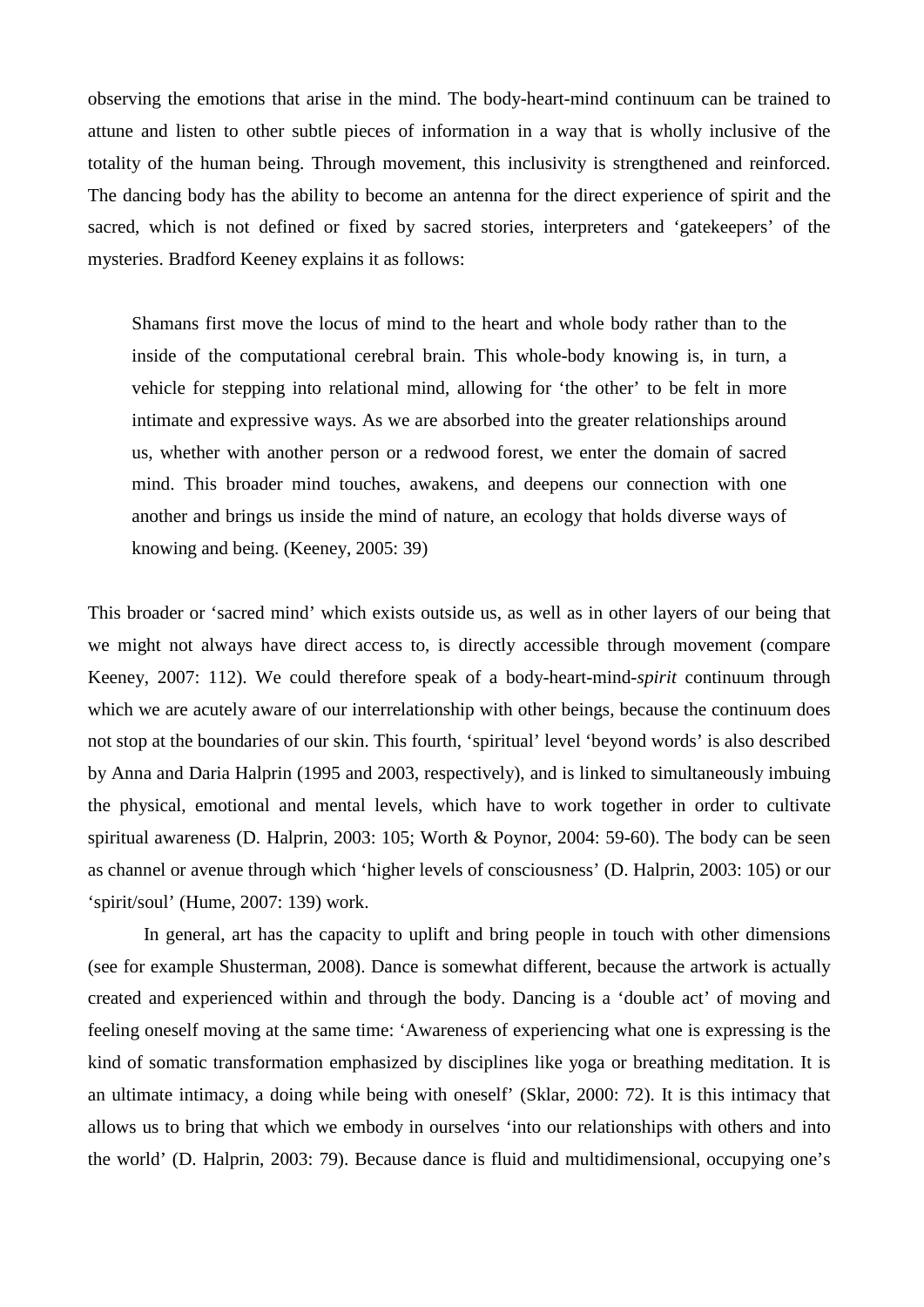front, side, back, inside, outside, high and low, dancers cannot but recognize themselves as multidimensional agents moving through the space. Again, when I dance, I am literally moving through and actively engaging with the great mystery. If I move my hand this way or that, the whole world and my relationship to it seems to shift. I am aware of the spaces between the molecules and directly experience my connection to the web of life. It is as if all the pores of my skin become attuned to the life force and creation pulsating outside of me. On the dance floor, in Jung's (1971: 40) terms, consciousness meets its archetypal foundation. Each dancer's individual style and movement vocabulary is a metaphor for the 'blueprint' of their unique expression of self and their being in the world. Through our dancing bodies, we can partake in a dialogue between different forces inside ourselves and in the wider community, and we can dance our souls back into the body. Becoming body-literate increases our capacity to be in relationship with seen and unseen, known and unknown dimensions of the world around us. This relationship between practitioner and the mystery defines spirituality for me, and dancing is a possibility for directly experiencing and expressing this two-way relationship, traffic or communication.

#### **Emotionally moving: A touching, heartfelt spirituality**

Through the body and dance, people can experience and express the whole range of human emotions.<sup>7</sup> On the one hand, dance is a place of celebration of the life force. This includes feelings of joy, pleasure, love, hope and compassion, play, humour and an appreciation of beauty. Movement Medicine participants speak of the delight that embodiment brings; a full experience of the senses, as it enables one to appreciate the aliveness that is surging through the body (Hans 26 April 2008 interview). David describes how, through dance, he has a deeper recognition of beauty in the world and people, even on grey, rainy Monday mornings when the heating is not working and the house looks like a 'plumber's yard'. He also experiences an increased enjoyment of the 'savour and texture of food', rather than overeating to fill a metaphysical emptiness inside (David December 2007 newsletter). Although 'joy' may seem effortless, for some people it actually takes as much (or even more) courage and effort to choose an attitude of happiness, pleasure and gratitude as it does to let go of difficult emotions. It often requires an active choice, which needs to be renewed and renewed, instead of unconsciously and habitually emphasizing struggle, suffering and hardship.

However, contrary to what may be the general assumption of dancing, the dance is certainly not always an easy place. On the other hand of the spectrum, participants also frequently experience 'raw' and difficult emotions. Feelings such as shame, stress, guilt, fear, rage, a feeling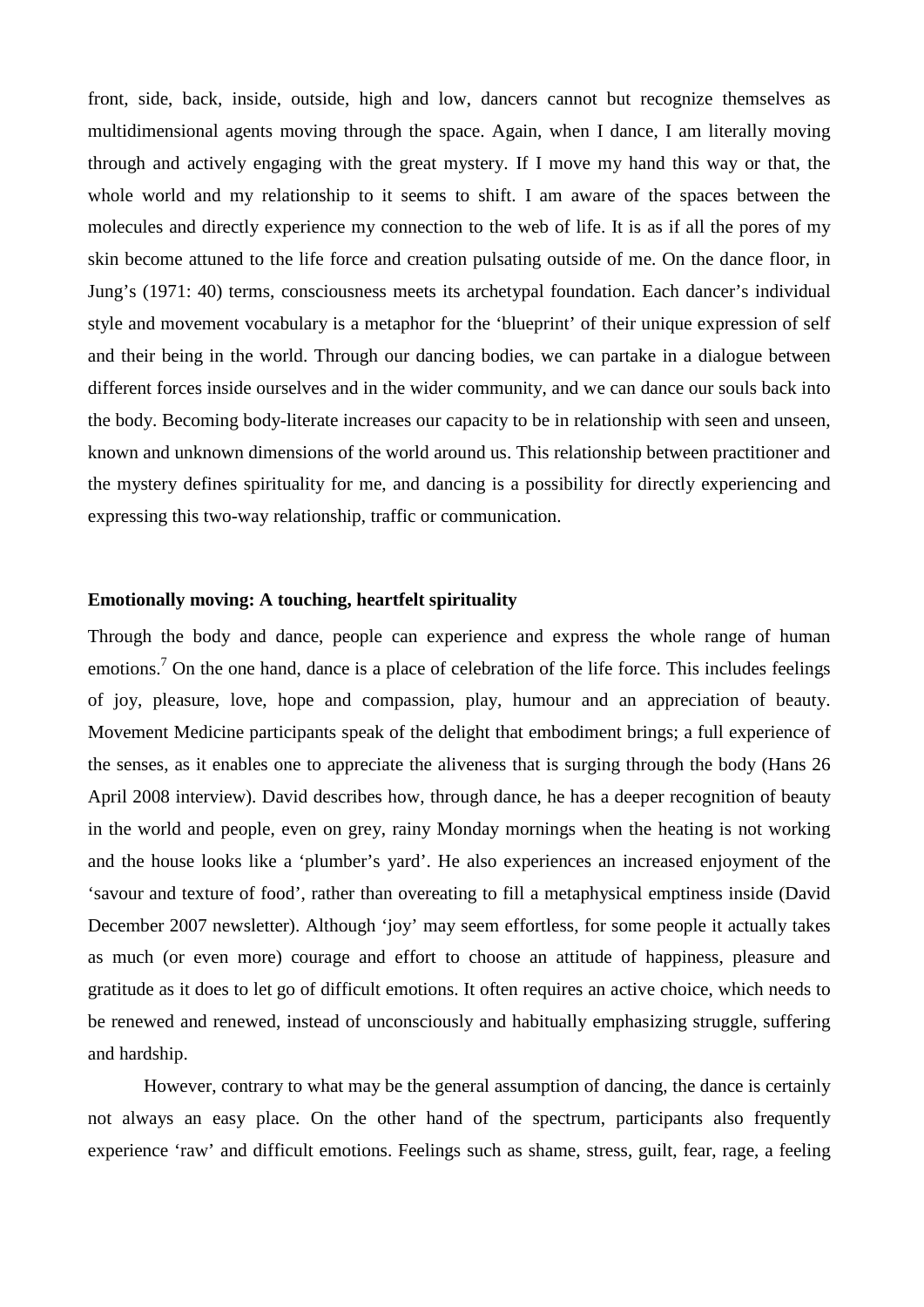that life is uninhabitable and yet one is 'stuck' in it are uncomfortable places to visit in oneself or to admit oneself to feeling (see also Leseho & Maxwell, 2010). Most Movement Medicine dancers feel at some point that they are 'going over the edge of the comfort zone', 'falling apart' or 'deconstructing'. Some describe this as 'a dark night of the soul' – a concept which is recognized in most healing trajectories, mystical journeys and also in Jung's 'individuation' (Jung, 1971 [1959]: 275-89; 1981 [1921]: 448-450). This may refer to physical, emotional, psychological or spiritual experiences, and is often accompanied by feelings of being in the unknown, and/or being uncomfortably uncertain:

I have experienced the dance as frightening, dark, inhibiting, dangerous, physically and energetically unsafe, intrusive, destructive, stressful, distancing, unloving, boring, pointless, vain, silly, nasty. And every time I have been so glad I kept dancing through that and got to the other side. Those are the times I treasure most – they are the leaps of faith into a new way being in the world, which nurture me as I grow. (Lunar 15 November 2008 interview)

Jung (1993 [1953]: 338) compared this stage of the hero's journey to being swallowed up in the belly of the whale or dragon. However, participants keep dancing through fear, the unknown, anxiety, avoidance and resistance, and eventually come out 'on the other side'. Once there, they recognize that, after doing 'the hard work', life seemingly becomes easier, and therefore they are willing to 'invest' in that reward. 'Surviving' these challenges often eventually results in increased self-confidence through knowing from experience that one is able to handle more than one initially thought. This is comparable to a 'spiritual emergence' (Grof  $\&$  Grof, 1986), and is indeed described as such by participants. The 'dark night' seems to crack open the outer layers, and bring the person somewhat closer to their soul, truth and to the mystery. People also experience god being 'right there in the middle of' difficult experiences (Elloa 15 January 2009 interview). This transformation or change of perspective can be perceived as 'being born again', and as 'another way of living life' (Paloma 24 November 2007 interview), and invites a state of non-duality where pain and love are experienced as one and the same substance. The release of trauma and emotions held in the body in this way literally opens up 'space' for spirit. Through the embodied experience of this cycle of descent, crisis and emergence, spirituality becomes a lived and living experience, rather than an abstract, external, metaphysical and transcendent concept. Also, the vulnerability often experienced in this process can create an awareness of mortality and the preciousness of life.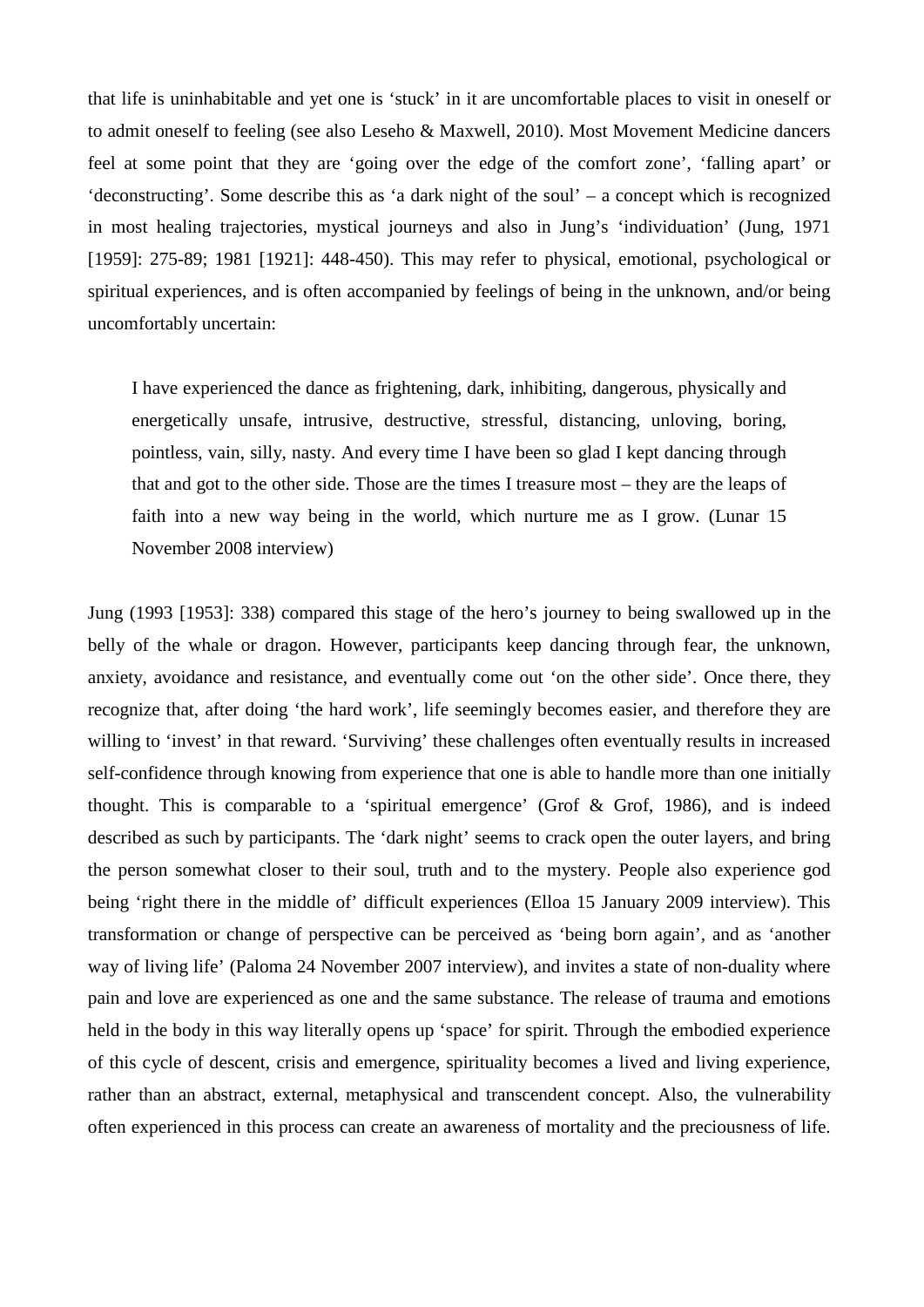This physical and visceral experience creates empathy and compassion for others, and makes people aware of the necessity of peace and social justice.

Sometimes, accepting and dancing with certain emotions feels impossible. In that case, Movement Medicine participants are invited to transform themselves into a danced prayer for people in similar situations, and/or to send out blessings to people in specific circumstances. In this sense, emotions are taken beyond the direct private sphere, losing some of the individual's immediate identification with or immersion in them, while still making a significant contribution to the group field by responsibly 'holding', or rather 'moving', that particular emotion (23 June 2007 field notes).

Both the 'feel-good feelings' and the reward of emerging from a 'dark night of the soul' seem to stimulate happiness and well-being in general. Participants consciously make an effort to increase and spread this zest for life. This is translated in interest and active involvement in the well-being of others; a will to serve through supporting charities or doing voluntary work; a sense of 'stewardship' to look after the earth and preserve nature and life for current and future generations; and a wish to distribute things evenly so that more people can live a good life. These aspects are fundamental to most religions (see for example Moses, 2002 (1989)), and in turn these drives generate a sense of meaning, which is again an intrinsic motivation for 'doing good' (compare Damasio, 2004); it thus becomes a positive circle that reinforces itself.

#### **Moving to different places in consciousness and accessing 'other' knowledge**

Most spiritual traditions include tools that enable practitioners to access different states of consciousness for the purposes of gathering information, healing or otherwise connecting with nonmaterial dimensions of life. There are different types of trance states, varying from light to deep trance (Jakobsen, 1999: 10), and different ways these states are experienced. This is partly dependent on the techniques used, but also on the context in which they happen. As Brian Morris writes: '*what* will be experienced – its actual content – and *how* it will be experienced are largely functions of the intentions, expectations, and beliefs of the individual and the social and cultural context' (Morris, 2006: 37, italics in original). Whether these altered states are a prerequisite for spiritual experiences or whether they are a religious or spiritual experience in themselves is both dependent on how individuals perceive these states, and on the definitions of religious or spiritual experience (Kieft, 2013).

Dancing is one of the widely recognized tools to induce altered states of consciousness (Eliade, 1972 [1951]; Hume, 2007: 1). Movement Medicine participants describe qualities such as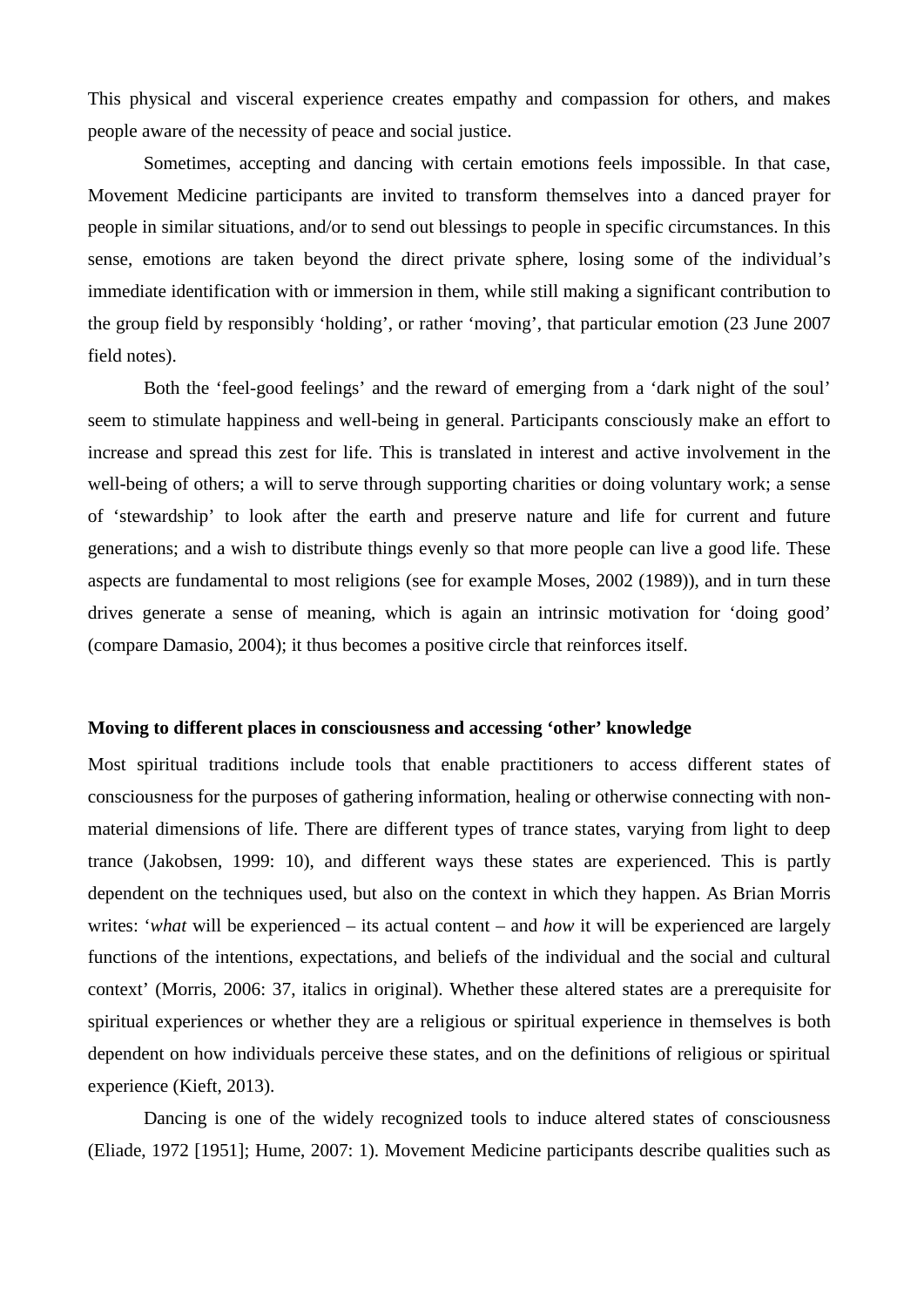being wholly present in the moment; an absence of thoughts; a sense of expansion or dissolving into the cosmos; distortion of time and space; experiences of non-duality; and a lost sense of self or ego. One participant, for example, compares the normal speed of thoughts to rain pattering steadily on a lake. In the dance, she experiences moments without thoughts, when 'the chatterbox has actually stopped.' Then the 'lake' becomes very still, and is only disturbed every now and then by a drop of condensation falling from a tree branch. This especially happens when she dances fast, with repetitive movements, and without thinking about how she is going to move next, so that selfconscious thoughts slow down. In this state, she feels vibrantly alive, joyful and tranquil at the same time, and in full possession of her mind, which operates differently, 'without the internal dialogue' (Anonymous 4 September 2008 interview). These trance-like states furthermore include personal encounters with the divine, and a deep sense of oneness and interconnection with and love for others and creation (compare Czikszentmihalyi, 1975; Eliade, 1972 [1951]; Hume, 2007; Maslow, 1994). For experienced dancers, the dance can be seen not just as a technique to reach an altered state of consciousness, but as an altered state of consciousness in itself. The awareness, the mind and the body have been trained to drop into simply being present in the body from the first movement on the dance floor, focusing with one's entire being on opening, calling, connecting and remembering. This includes moving from one state to another; for example, from a perceived disconnection to an experience of connection within the self (for example, between body and mind), and/or between the self and the world around; from isolation to unity; from duality to oneness; from merged to distinct; from contracted to expanded; from internal to external; and from homogenous to diverse. Without preference for either end of a polarity, the dance can create an increased awareness of the complementary nature of seemingly opposite poles, and thus contributes to an increased spectrum of expression.

Moving in these altered states somehow enables people to access 'other' knowledge than that which is normally based in rational thinking processes, offering wisdom and insights through a different mode other than the exclusively rational mind, namely through the moving body which includes the intellect (compare de Quincey, 2002). This pertains to both knowledge that people attribute to their intuition or 'inner compass', which for some reason had become obscured or not yet accessed and knowledge that people perceive as existing outside of them in a larger field of consciousness. The information often has a visionary quality, such as insights into the nature of life and growth cycles, mortality, unity, and sometimes as receiving a specific calling. Not necessarily spiritual in itself, the way this information has come about and its nature, symbolism, clarity and intensity are often, although not exclusively, attributed to the 'sacred' or 'liminal' space created on the dance floor, and which is received through the moving body. These experiences also question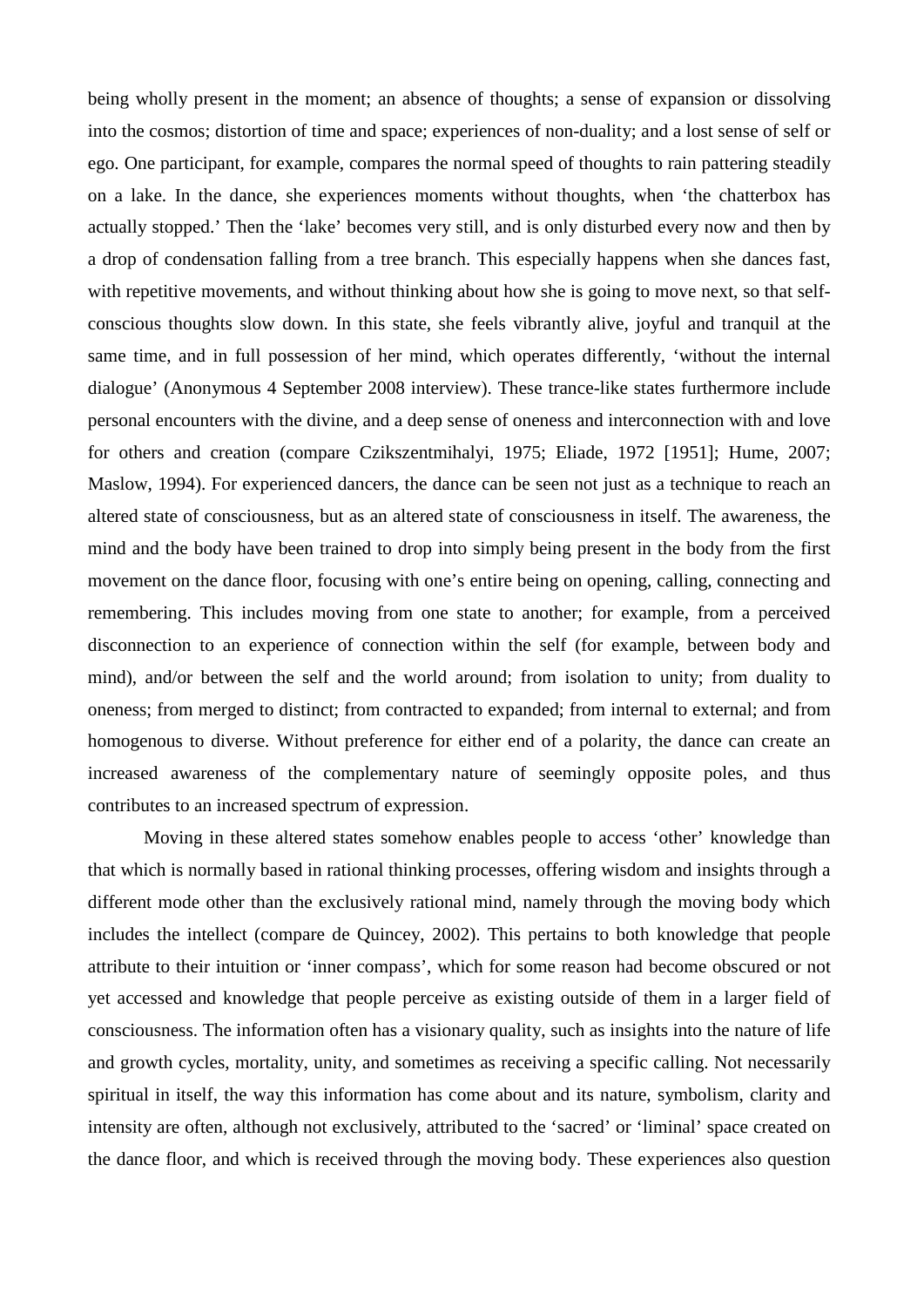the nature and location of concepts such as mind, consciousness, intuition, soul and spirit, and also whether these are contained within the body or extend beyond the skin; it also asks how these wider, maybe even universal 'fields' or information sources, can be accessed (Damasio, 1999; de Quincey, 2005; Keeney, 2005; Radin, 1997; Roney-Dougal, 1991; Sheldrake, 1988).

Hume (2007) describes how accessing knowledge, gaining insight into 'higher truths' and seeking a union with the divine through dance and movement are recognized within the Sufi tradition of the whirling dervishes. The Sufi practice aims to attain a state 'where the mind is emptied of all distracting thoughts and focused on one's innermost centre, where one is closest to the Divine and can be filled with the presence of God', or in other words 'an emptying of the self so that "true reality" may enter' (Hume, 2007: 67). This enables participants to have 'a direct experience of the Reality or Truth, *al haqq*, or Allah' (Hume, 2007: 67, Italics in original). What Hume calls 'annihilation of self' and 'elimination of ego' (2007: 67) is also referred to by Movement Medicine participants as loss of self (awareness) or self-consciousness closely related to an expansion into a bigger and wider 'field' or 'force', which can stretch out to and include the natural world, the spirit world or the universe (see also Sullivan, 2006). The loosening of the personality seems in this case both a prerequisite for and an effect of the altered state of consciousness, which, in turn, leads to the possibility of accessing other knowledge:

Feeling that deeply exquisite sense of being connected, with everybody and with myself. And I'm giving and receiving totally in a state of blissful sensitivity […]. And in that space, in that time, I feel totally complete, and connected with a much bigger force or sense of being that for me those moments, they are amazing. That's expanded. And it sometimes more internal than external. A sense of lack of self-consciousness, and more of a sense of consciousness. That borderline between where my edges go and I'm not looking at myself dancing. (Ruth 4 March 2009 interview)

However, there seems to be a degree of discomfort with trance in our culture. Even though trance experiences also have firm roots in western history (Ehrenreich, 2007), they have become 'othered' – often feared, marginalized and ridiculed, rather than recognized as an inherent part of the human possibilities. Therefore, aside from blissful altered state experiences, Movement Medicine participants also sometimes perceive the sense of loss of self that is associated with these altered states as dangerous or scary. Relinquishing control can be feared as an unknown experience from which a safe return seems unsure: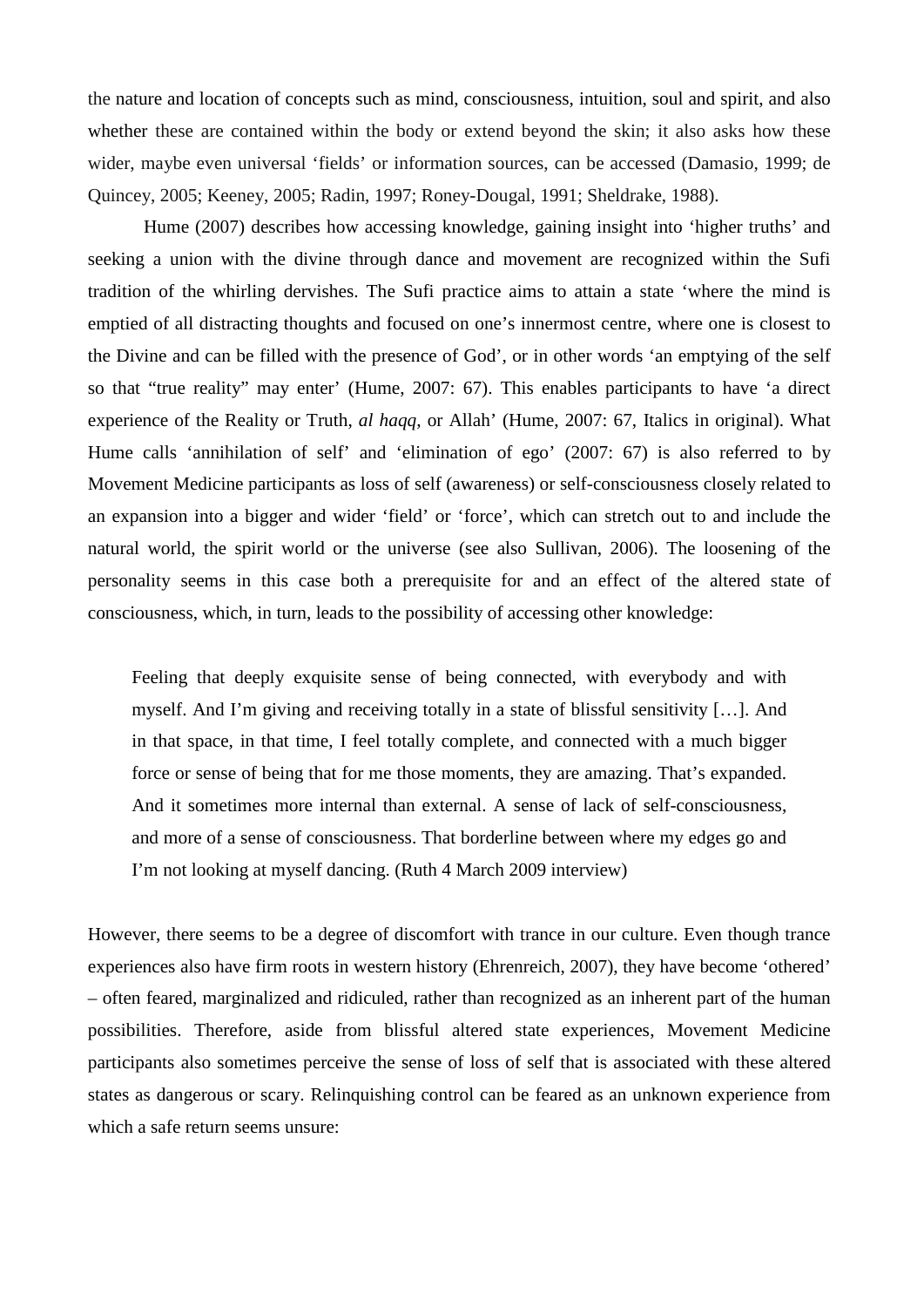I've had a trance experience of being the entire ocean. At that time (and a few times since) I felt that I could release something – some part of me – into being that huge, and that it would be blissful and beautiful and I would gain great wisdom. But I don't feel ready to explore that far […]. It may be that there would be no way back. I'm not expecting that to mean death or insanity (although either would be possible) but more such a change in perspective that I wouldn't recognize the person I am now. It may simply be that I lack the courage to be that big. (Lunar 15 November 2008 interview)

This compares to how for example the Khoesan peoples from Namibia consider trance dancing as an act of bravery to face a mini-death when 'temporarily relinquishing the power of the rational mind over the body, as well as undertaking possibly fearful metaphysical journeys to a powerful "other world"' (Sullivan, 2006: 236). In Movement Medicine, the body is emphasized as an 'anchor' that can generate positive, safe experiences with trance, and also creates a ground for 'bringing home' transcendental experiences.

Although trance is certainly not unusual (according to Maslow (1994: 29), most people have 'peak experiences' easily and often, also in very ordinary situations), this does not mean that such experiences always happen for every dancer, nor that ritual and dance are the only places where such experiences occur (compare Ehrenreich, 2007: 257-8). Nevertheless, the fact that most people seem to be able to access such experiences shows that the distinction between the extraordinary and the ordinary is more fluid than generally assumed.

#### **Moving to, with and through spirit**

Besides spontaneous insights in a state in which the rational mind is 'out of the way' and knowledge can emerge, another way of accessing 'other' knowledge is through intentional interaction with 'spirit beings', which can manifest in different forms and contexts (Morris, 2006: 15).8 Whether or not these have an 'ontological reality of their own' or are a 'kind of energy projection that is an aspect of the person and that could assume a semi-independent form and consciousness for a limited period of time' (Hume, 2007: 147, referring to Young, 1994: 183), 'spirit beings' are introduced and experienced in Movement Medicine as a real and tangible part of the practice. Relationship is sought on the basis of receiving 'help, power and knowledge' (Jakobsen, 1999: 9, see also p. 218). For example 'the spirit of the dance', 'spirits of the four elements' and the 'spirit of the land' may all be directly addressed. Participants are invited to make their own connection to spirits, personal allies and the divine, and to use their own language for it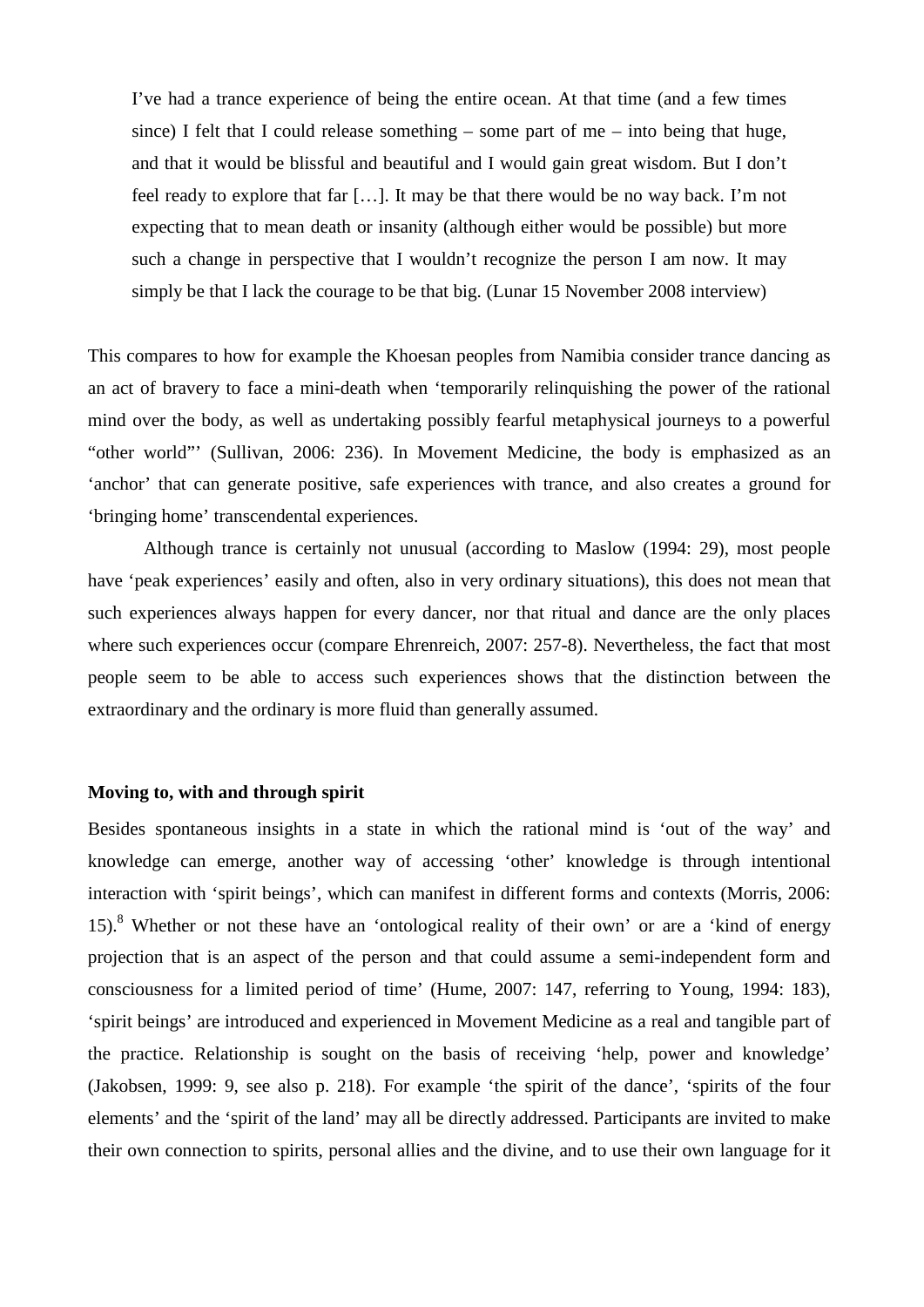(31 March 2009 field notes). Aside from possible staged encounters during specific exercises, participants may have their own, spontaneous encounters, which can be experienced in different ways such as visuals (shapes and/or colours), sounds and feelings. At one point during a workshop, participants were invited to dance with 'Benevolent Death':

A presence appeared that was Other, and unusual. I stopped directing the movements consciously, and my dance changed into something I've never danced before. It was touching and mysterious and powerful. There was an earthiness to my dance, an inevitability, a recognition of mortality and through that, I perceived the exquisite joy of being alive. I could taste mud, hear the wind in my hair and relish in the tingling warmth of my body. It was a warm feeling, not cold as I expected, and death, in that moment, became a companion and an ally. (Eline 21 June 2007 field notes)

Some participants speak of 'being taken over' by the dance or spirit, rather than 'directing' the dance: 'I'm not dancing, the dance is dancing through me' (Victor 25 September 2008 interview), or they describe 'being moved by the wind and by the space':<sup>9</sup>

[...] as if my atomic structure had very slightly loosened. Not a wind, more a breeze. It was as if a breeze blew through my body. As if my body had stopped being solid. And I was swaying very slightly and I felt as if I was totally held by the space. That I wasn't holding myself up is how I experienced that. (Anonymous 20 November 2008 interview)

The dance becomes a tool for relating to spirit, as well as for expressing that relationship. The body is literally brought forward and made available to spirit for its expression, and the dancer sometimes gets entirely out of the way. When the dancer is 'back', the spirit imprint and knowledge remain, literally 'inspiriting' the dancer, who, through a web of such connections, becomes more consciously and strongly embedded in the natural and spirit world.

Ancestors, as a specific category of spirits, are also acknowledged in Movement Medicine. This includes the line of personal ancestors and the collective ancestry of our species back to the first life on earth. Although again this may occur spontaneously, certain exercises open a space for tapping into the 'knowing field' of the ancestral family system (compare D. B. Cohen, 2006: 226). Dancers can, for example, be asked to imagine their ancestors behind them, turn around to face them, and then be invited to step 'into' them (24 September 2007 field notes). Participants describe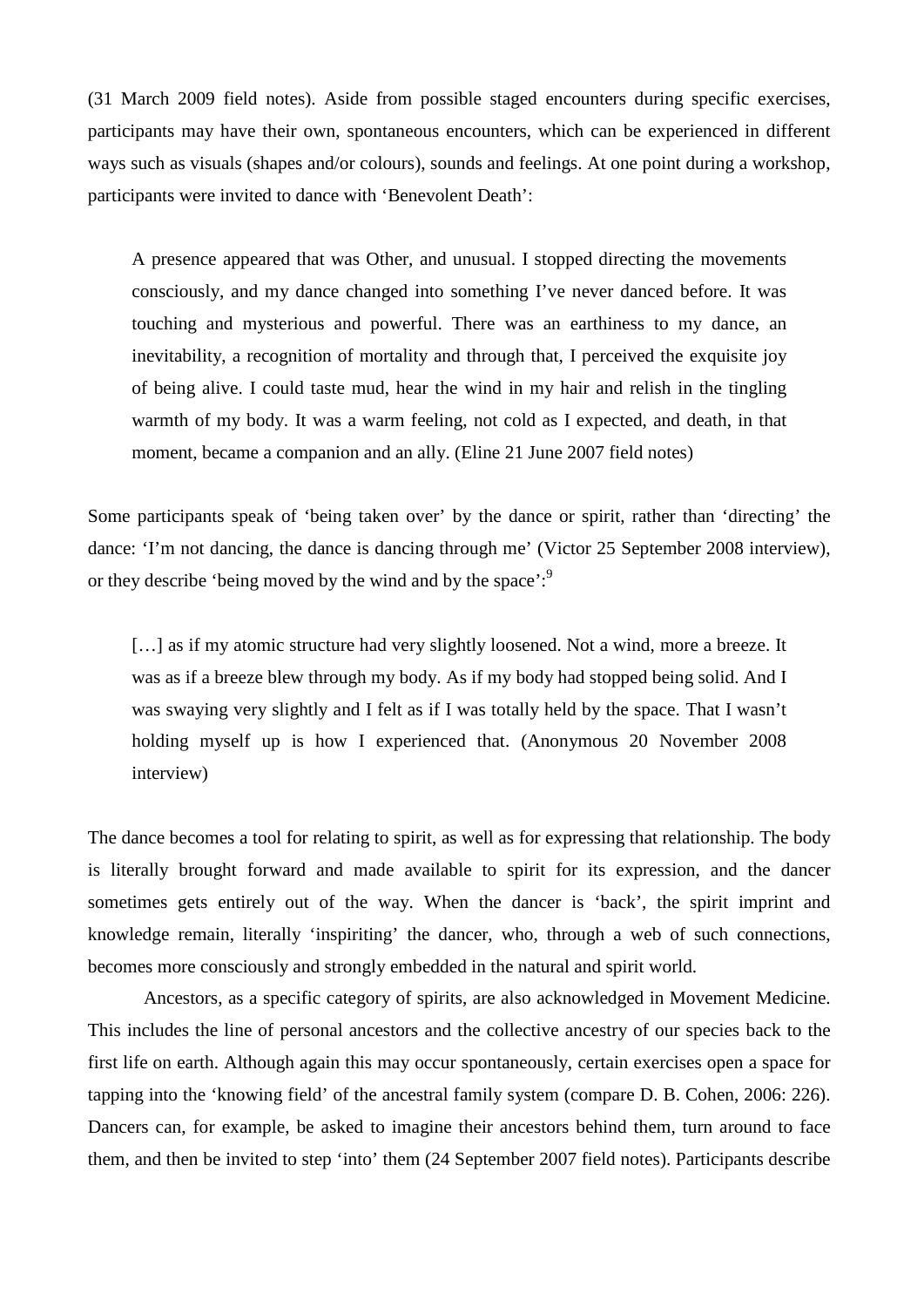physical experiences or recollections of ancestral memories that have been passed down through family history, in which they adopt a posture or movement style that is associated with their (known) relatives, and in which they may experience strong feelings attributed to their ancestors. Emma writes about an experience during a workshop specifically dedicated to working with ancestors:

The dance began to flow and take form. As a silent witness I followed these moves, I let them take over, allowed them out and into motion. These moves were mine but not completely of me. I recognised my fight in this dance but I had an awareness that it spanned further than my lifetime. (Emma February 2008 newsletter)

Through the movements that came, Emma felt the restrictions of 'society, religion and unhappy marriages' that were 'handed down from mother to daughter', and also gained an understanding of how this has impacted her own life. Kneeling, feeling defeated, trapped and oppressed, she realized how her ancestors had been unable to fight back. Realizing this, her movements changed into rage, and an awareness that she could 'change and break this pattern' through her dance, with a sense of 'power that growls in the dark, it is ancient and secret, ferocious and magnificent' (Emma February 2008 newsletter). After the workshop, she visited her mother, who confirmed these feelings in their maternal line. Emma felt that healing took place, both in the present and in the past, so that 'there could only be a new future path for the women to come' (Emma February 2008 newsletter).

Henk describes a danced experience through seven generations of his father's family line, with different 'atmospheres' and 'energies' in each generation. Doing this, he started to understand some of the fear and anxiety they had gone through, while also finding gratitude, strength and release for both his ancestors, himself and his daughter (Henk 5 July 2010 personal communication).

## **Moving life's structures through action: Becoming co-creators**

There is a wide agreement among dance researchers and dance therapists that dancing, and possibly even watching dance, can reshape practices, behaviours, world views, beliefs and ideas. It can revolutionize psychological perceptions, ways of being together in the world and one's outlook on life (Buckland, 2002: 181; Cohen Bull, 1997; D. Halprin, 2003; Hanna, 1988; Rill, 2006; Williams, 2004). Fiona Buckland (2002: 1), in her book on improvised social dancing in contemporary club culture, describes how dance holds the 'potential to transform and transcend.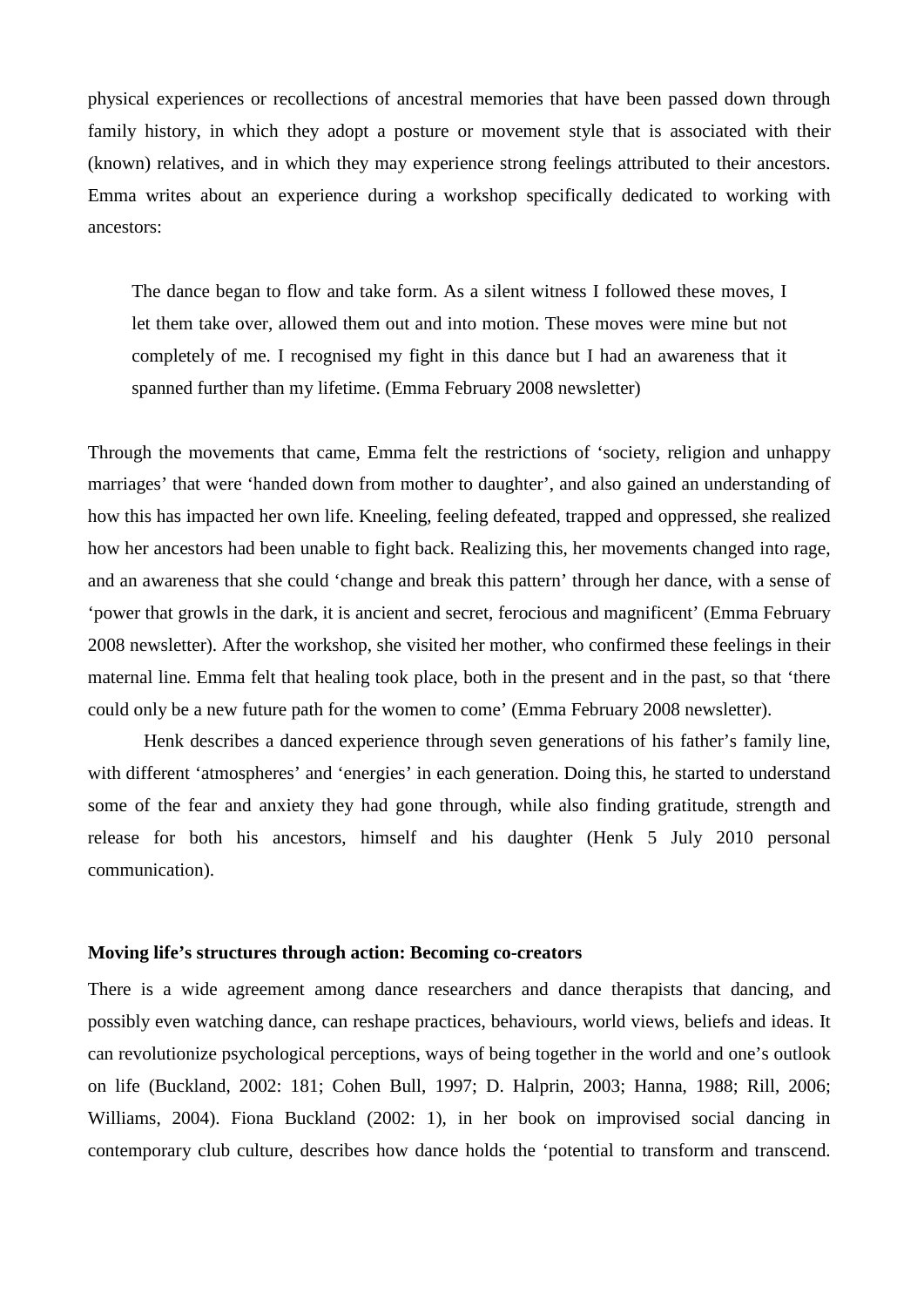How it links the everyday to the utopic. How it helps to remember the past and imagined possibilities for the future'. Another contemporary example is rave culture, which often creates a lasting sense of acceptance and inner peace that is carried from the dance floor back into the external social world (Rill, 2006).

In Movement Medicine, too, translating the experiences back into daily life structurally receives attention in workshops. Participants are asked to formulate small steps towards change and integration, for example, before leaving the venue, and in the weeks and months following the workshop. They are encouraged to visualize themselves acting according to the insights received. Participants describe a wide range of changes that they attribute to the dance experience. Some of these appear immediately, whereas others become apparent through facing familiar situations in which the participant has the ability to respond in a different way. The dance holds the possibility to affirm and strengthen pre-existing views and beliefs, and can even radically change outlooks on life. Internal changes affect concrete decision-making strategies, choices, actions and interpretations in external everyday situations.<sup>10</sup>

How can a 'simple' dance experience contribute so effectively to change, and motivate people to make such concrete, lasting adjustments to existing structures in their life (compare Stromsted, 2001)? My data indicate three qualities of dance that contribute to this. First of all, as we saw in the first paragraph on experiencing spirituality through movement, the medium of dance generates a directness and immediateness of experiences: these are literally arising in and brought home to the moving self as an integrated continuum. It is as if knowledge emerging in the moving body urges us to action in a stronger way than knowledge that originates in the mind alone. As Judith Lynne Hanna (1987: 103) wrote: 'the efficacy of dance lies in its cognitive-affectivesensori-motor power to effect change'. The experiences can be so strong that action seems inevitable. For example, once people experienced interconnection and oneness, they 'do not really have a choice but to act on it' (Sasa 4 September 2008 interview). The insights perceived on the dance floor can therefore be a strong catalyst for making concrete changes in daily life.

Secondly, through dance as a form of art and medium of creativity, dancers recognize themselves as active and creative actors and agents. Dancer and choreographer Mary Wigman (Wigman, 1966: 8-9) described how she 'could invent and create' in the dance and shape her visions. For her, both life and the dance mirrored the process of 'die and arise,' and the dance was a tool to face life even when it appeared unbearable; to remain true to oneself and to obey 'the law that called us into being' (ibid.). Through an awareness of mortality and the vulnerability of life recognized on the dance floor, participants are encouraged to make sustainable choices that are in harmony of and support both their personal journey and collective structures. As we have seen,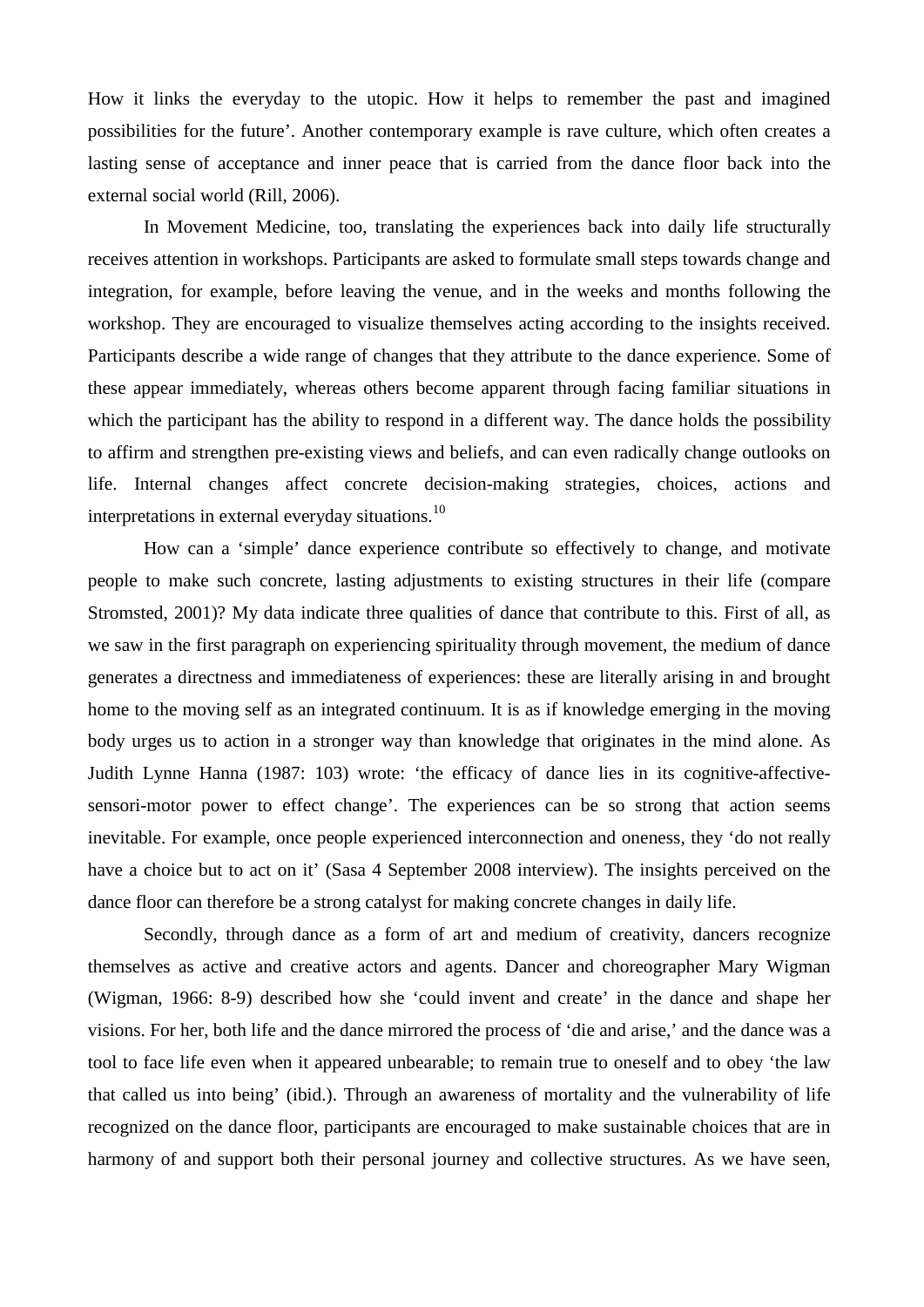these changes can be fuelled by the desire to emphasize and share more joy in life to become actively involved in the well-being of others (compare Damasio, 2004: 284); or by despair, which can also be a key factor for empowerment and change (compare Macy & Young Brown, 1998). These actions might also be fuelled by a drive and endeavour to preserve life and survive (Naess, 2005 [1953]: 101).

Thirdly, dancing in a group can have a profound effect on the structure of society in two different ways. On the one hand, shared feelings of love and solidarity raised through collective ecstasy in dance are acknowledged for generating creativity, stability and group cohesion by reinforcing collective representations and recreating moral and spiritual life. Making a culture one's own by entering sacred reality (A. Halprin, 1995: 240) creates strong effects of belonging. When people feel they belong, they will want to make 'their' family, social and professional cultures operate in a satisfactory, sustainable way. This circumvents despair and criticism about something external that is seemingly outside of one's sphere of influence, but instead engages people actively in formulating and protecting that which they hold dear. Although the feeling of belonging is initially related to the Movement Medicine community, it is translated to participants' larger networks. On the other hand, collective ecstasy can be potentially destructive or dangerous for a culture's social and normative structures (Olaveson, 2001: 102, 107). These structures can be challenged through experiences on the dance floor, upturning an existing status quo for individual participants in areas of personal and family life, work and general ways of living life. Therefore, trance-like, liminal experiences can lead to conceptual innovations and creative insights regarding the development and direction of cultures and individual lives (see also Samuel, 1990). We can therefore also understand dancing as a moving spirituality in the sense of changing; in changing both the internal 'landscape' and perceptions of the practitioner and their external choices, and actions for a different lifestyle and political awareness and action.

#### **Conclusions**

Returning to the questions posed at the beginning of this article, we can now address how a danced spirituality is different from other forms of spirituality, and subsequently what the specific contribution of dance is to spiritual experiences.

Firstly, danced spirituality is fundamentally different from other forms of spirituality because it is embodied nature-in-movement, as opposed to stationary and still spiritual practices in which either the body is not considered as significant for reaching and attaining communication with spirit, or where a specific posture is adopted and maintained for the duration of a prayer or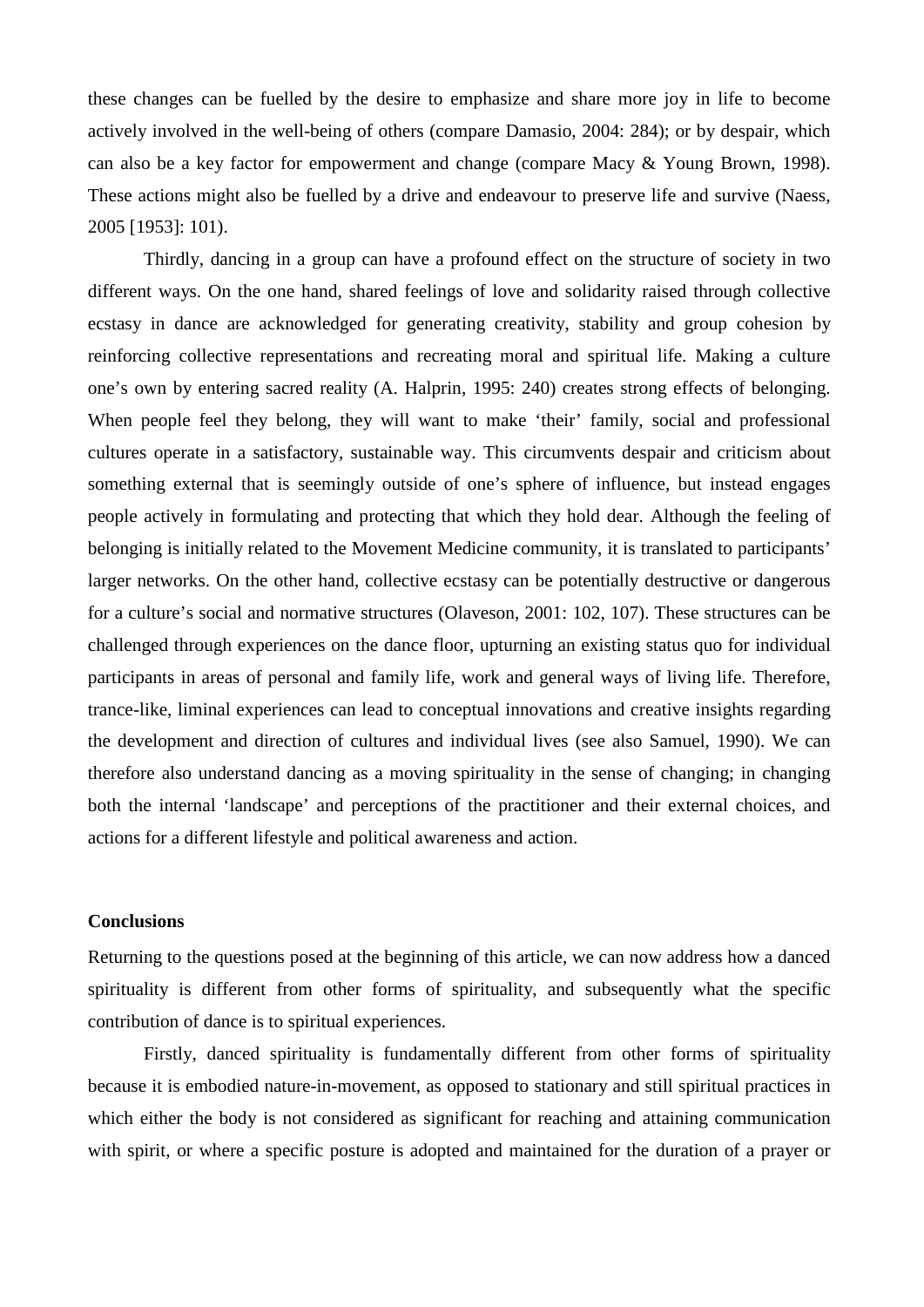meditation. Contrary to this, dancing celebrates and embraces the structure of the living, breathing, sensual body. Through this physicality, spirit and the divine are recognized as immanent and therefore accessible, omnipresent and immediate. They are not to be sought 'out there' through elaborate, specified, timely rituals, but they are enveloping and permeating us at all times, and literally just a movement away.

Secondly, dancing offers another way of knowing other than exclusively through the rational mind. Because of their very nature, spiritual dimensions are not rationally knowable, but have to be perceived with other faculties, senses or modes of perception. The dance enables people to shift from cognitive facilities into experiential sensory mode, which opens some possibilities of seeing and perceiving with different eyes. The whole dancing being can attune to metaphysical experiences because there is no need to formulate those intangible phenomena into language. Dance can thus be seen as an instrument for wordless communication between different dimensions. It enables people to access other states of consciousness that reveal connections they are not normally so acutely aware of. Perhaps these connections already exist within us, dormant in our cells and bones, as well as in external fields of information. Through movement, these connections and this other knowing are drawn into dancers' conscious awareness, whereby connections and information can settle in physical, emotional and cognitive awareness.

Thirdly, all our experiences are intersubjective, and are shaped by the reciprocal relationship between the interior of the body and exterior of the outer world, which mutually influence and contain each other (see also Fleckenstein, 1999: 287; Shusterman, 2000: 159). The dialogue between the person, context and environment becomes very tangible on the dance floor, including personal, social, environmental and cosmological dimensions. This happens first through the breath; a physical exchange between the interior and exterior, which receives attention in many spiritual practices. This exchange is further underlined in dance through inward and outward movements. Through this relational nature, the dancer recognizes him/herself as part of a direct network of relationships, possibly in a more direct and concrete way than other forms of spirituality.

Finally, dance as a spiritual practice emphasizes the practitioner as an actor and a creator. Being in touch with life forces and vitality generates strength to manifest insights into action. On the dance floor, meaning and understanding emerge. Various possibilities of behaviour for everyday life can be explored, rehearsed and embodied, which is the first step for developing and realizing them (see also Buckland, 2002: 122-3; D. Halprin, 2003: 19). Becoming more 'in tune' with themselves, dancers may realize that they feel a new sense of direction, calling, job or vocation, which may lead to starting a new training or (self-employed) business; for example,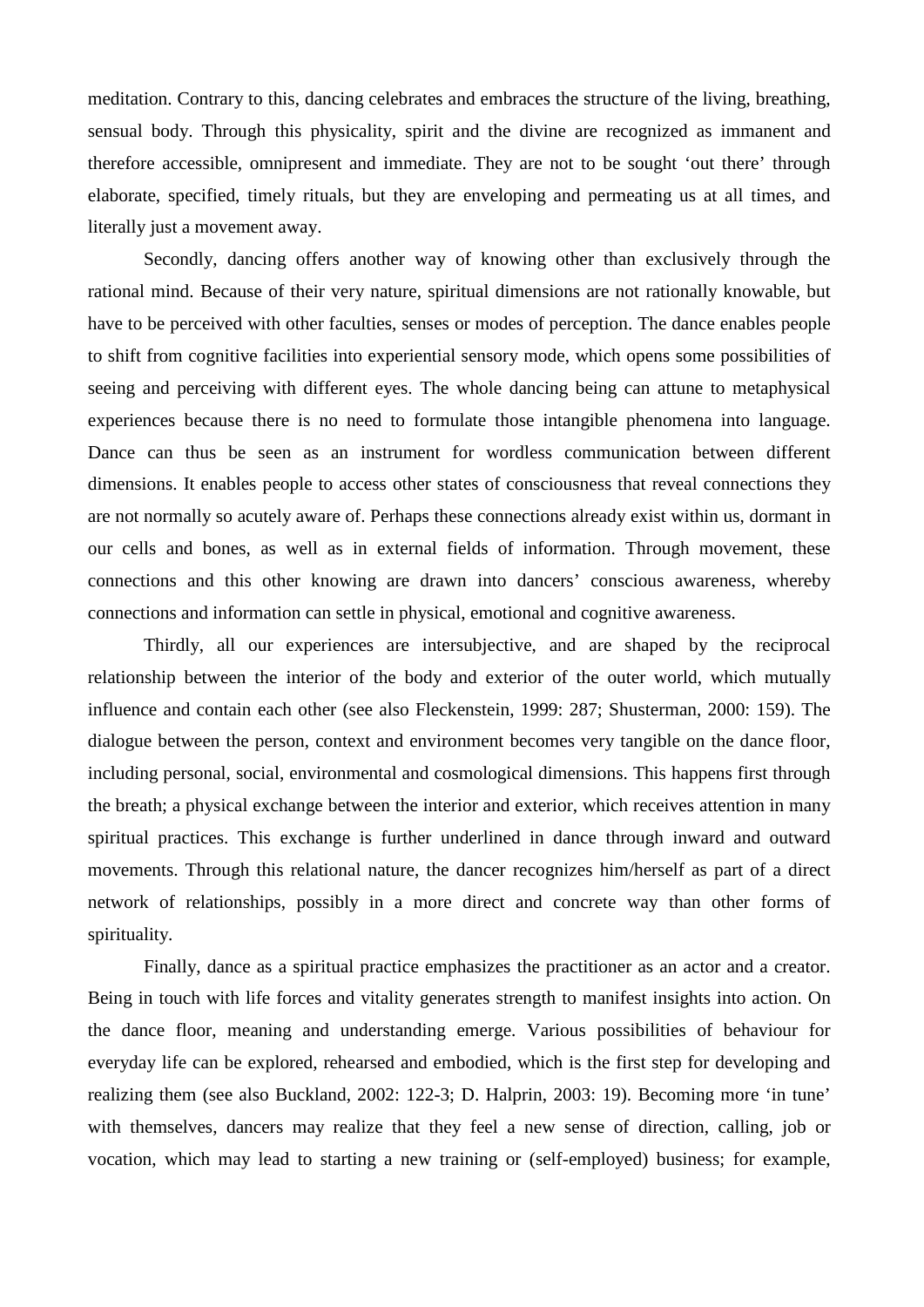making a profession out of a hobby or passion. Through the active, creative nature of improvised dance, the dancer is already bringing insights in motion, deliberately positioning the body towards integration of spiritual experiences, whether they incorporate past, present or future.

In short, dancing spirituality integrates the totality of the human being in movement. As we have seen, dancing includes all aspects of the body-heart-mind-spirit continuum. This continuum includes, transcends and bridges movement between the self, humanity, the world and divinity (Shaw, 1994: 11). It is therefore the starting ground for further experiences, for healing and for connection with the world, including spiritual aspects. It can be misleading to categorize dance as simply physical, as it provides the key to and connection between these four levels of being and experiencing (D. Halprin, 2003). Because of the engagement with all these levels, dancing is an inclusive, holistic, full-bodied, full-hearted, full-minded encounter with spiritual dimensions. Other spiritual practices do address different parts of this continuum, but dance has the ability to cover, embrace and embody all of them. In other words, dance can transform life into a sacred art (Juhan, 2003). Naturally, this is the case for all spiritualities that are taken seriously by their practitioners. However, this article has explored some of the specific contributions of dance to spiritual awareness. Dance not only contributes to spirituality, but is a spiritual practice in itself. Through motion, it explores different areas of consciousness, moves with and through spirit, and contributes meaningfully to changes in internal and external structures. Similar phenomena to those often attributed to religion and spirituality, such as vocation, visions, inspiration, and individuation, can be accessed, which can lead an attitude of love, kindness and gratitude, as well as to meaningful actions that are in alignment with the individual's soul and with creation.

It is important to distinguish between the inherent qualities of movement, *Ding an sich*, including (but not limited to) dance, the characteristics of any dance floor as a contained, sometimes ceremonial, liminal space and Movement Medicine as one particular practice. As a new spirituality, this practice is a product of both postmodernism and the New Age, and yet participants describe a meaningful journey of dancing with the big questions and living the answers. Although this practice provides a framework that includes different gateways to transcendence – facilitated by specific processes and exercises – and also provides a way of interpreting certain experiences and events in a coherent structure, I believe that any form of dance can be used to reconnect with the self and with life in all its myriad forms, reconnect with gratitude, creativity and life force, and find meaning and significance (compare Penfield, 2001: 109; Worth & Poynor, 2004: 53). This includes dance in mainstream western settings such as club culture (Buckland, 2002), raves (Gore, 1997; Sullivan, 2006; Sylvan, 2005: 107), tango (Leseho & Maxwell, 2010), American country dancing (Flinn, 1995), belly dance (Kraus, 2010), and even striptease (Scott, 1996). Although the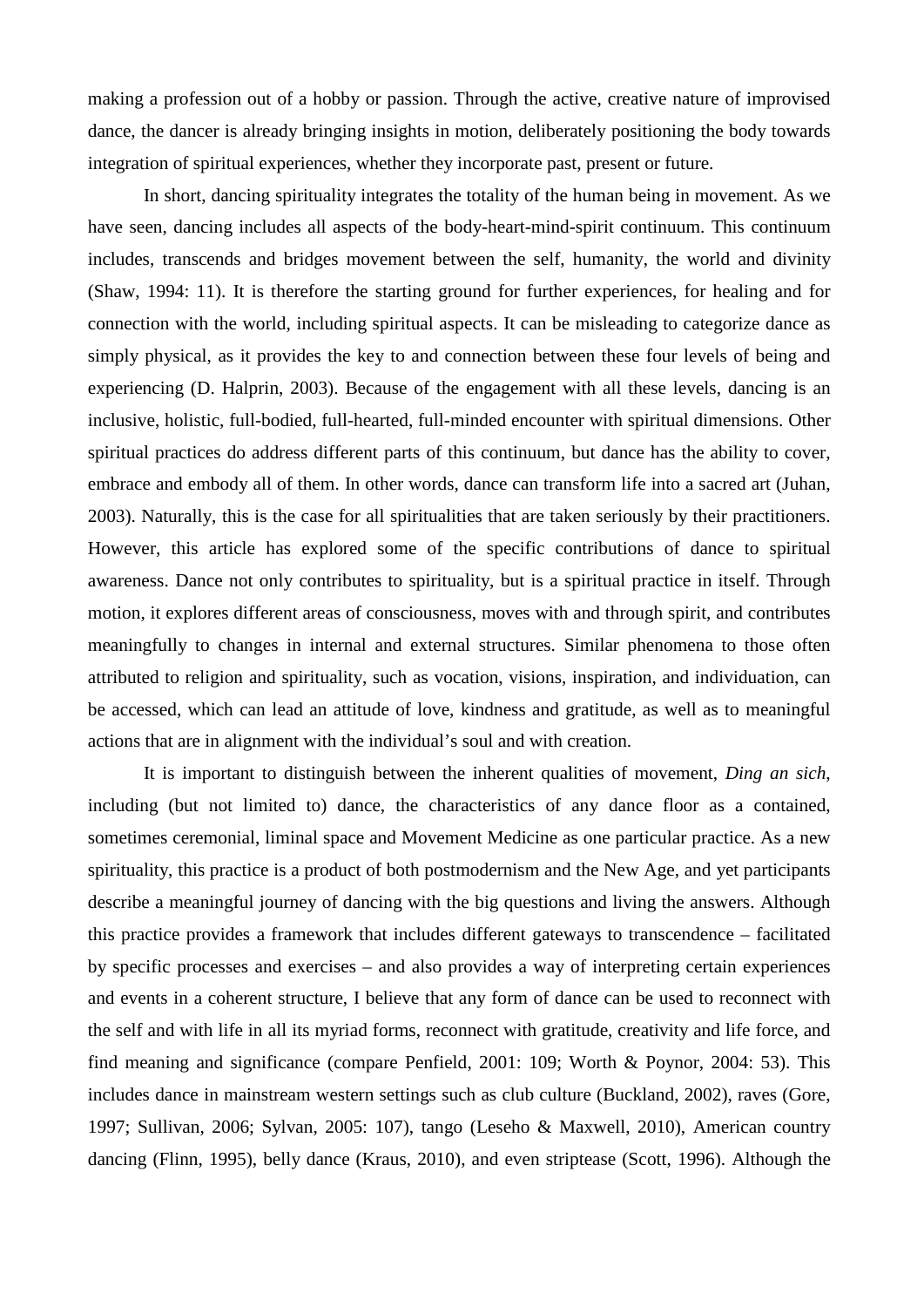settings as such may not be 'sacred', practitioners touch on spiritual dimensions through their dance practice. Dance is therefore a useful tool to recognize and move the spirit that is alive within us. When this happens, we come to know nature, ancestors, spirit and the divine as inseparable parts of ourselves. From that moment, previous dualities are lifted and the language of 'reconnection' is no longer necessary. Until then, dance is an ordinary way to reconnect with extraordinary phenomena – a moving spirituality.

# **Acknowledgements**

With heartfelt thanks to Mark Boylan, Henk Kieft, Ali Young, Andrée Grau, Anna Pakes, Sian Sullivan, Kerri Cripps and the peer-reviewer(s) for their comments on earlier drafts of this article.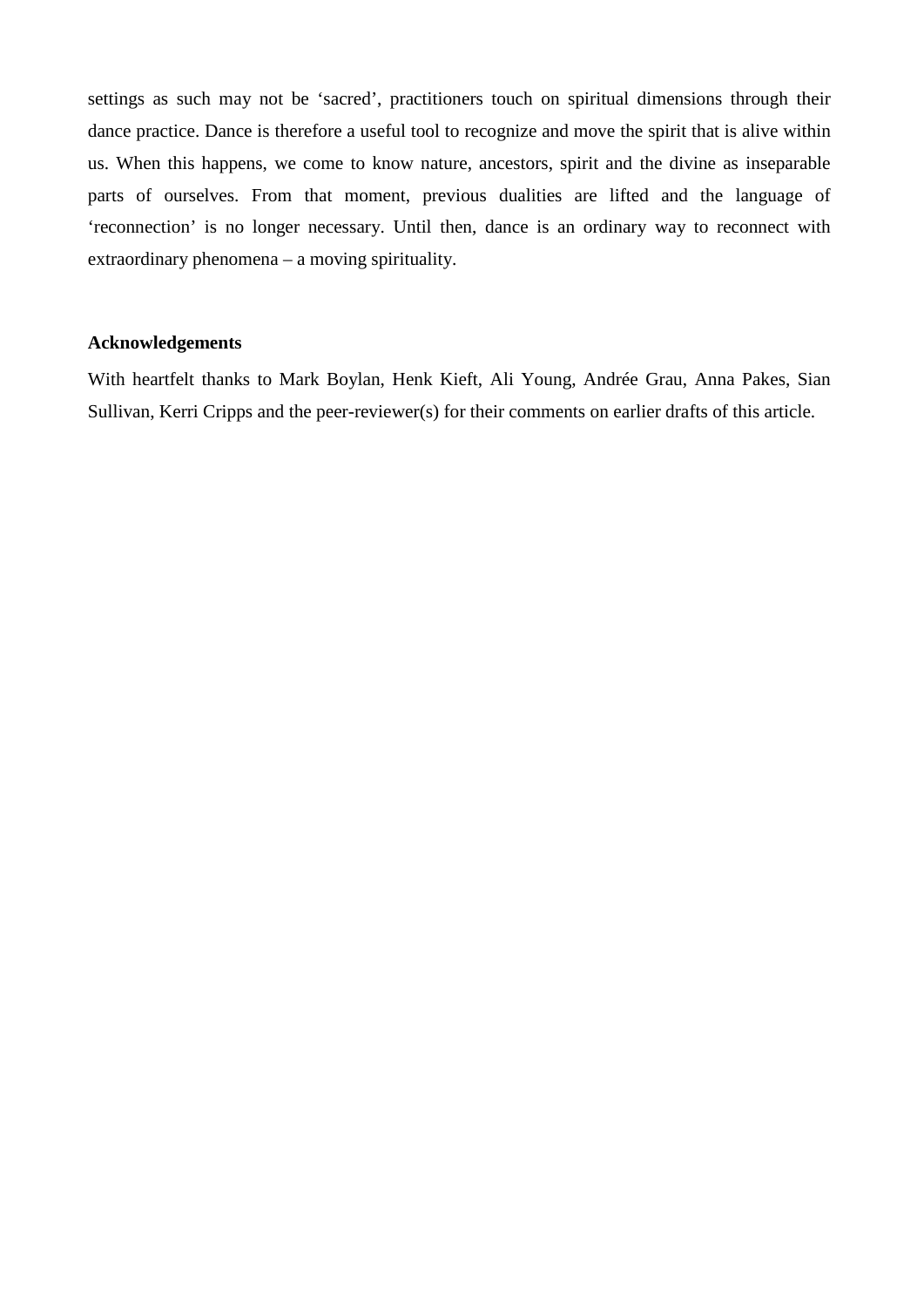## **References**

- Aldred, Lisa (2000). Plastic Shamans and Astroturf Sun Dances. New Age Commercialization of Native American Spirituality. *American Indian Quarterly, 24*(3), 329-52.
- Andrén, Anders, Jennbert, Kristina, & Raudvere, Catharina (Eds.). (2006). *Old Norse religion in long-term perspectives. Origins, changes, and interactions*. Lund, Sweden: Nordic Academic Press.
- Barnhart, Robert K. (Ed.). (1988). *Chambers Dictionary of Etymology*. Edinburgh: Chambers Harrap Publishers.
- Bell, Daniel (1977). The Return of the Sacred? The Argument on the Future of Religion. *The British Journal of Sociology, 28*(4), 419-49.
- Black, Jason Edward (2002). The "Mascotting" of Native America. Construction, Commodity, and Assimilation. *American Indian Quarterly, 26*(4), 605-22.
- Buckland, Fiona (2002). *Impossible Dance. Club Culture and Queer World-making*. Middletown, Connecticut: Wesleyan University Press.
- Cohen, Bonnie B. (1993). *Sensing, feeling, and action: The experiential anatomy of Body-Mind Centering*. Northampton, MA: Contact Editions.
- Cohen Bull, Cynthia Jean (1997). Sense, meaning, and perception in three dance cultures. In J. C. Desmond (Ed.), *Meaning in Motion. New cultural studies of dance* (pp. 269-87). Durham and London: Duke University Press.
- Cohen, Dan Booth (2006). "Family Constellations": An Innovative Systemic Phenomenological Group Process From Germany. *The Family Journal, 14*(3), 226-33.
- Cohen, Robin, & Rai, Shirin M. (Eds.). (2000). *Global Social Movements*. London and New York: Continuum.
- Czikszentmihalyi, Mihaly (1975). *Beyond boredom and anxiety. Experiencing Flow in Work and Play*. San Francisco: Jossey-Bass.
- Damasio, Antonio (1999). *The Feeling of What Happens: Body and Emotion in the Making of Consciousness*. San Diego/New York: Harcourt, Inc.
- Damasio, Antonio (2004). *Looking for Spinoza. Joy, Sorrow and the Feeling Brain*. London: Vintage.
- Darling Khan, Susannah, & Darling Khan, Ya'Acov (2009). *Movement Medicine. How to Awaken, Dance and Live Your Dreams*. London: Hay House.
- de Quincey, Christian (2002). *Radical Nature: Rediscovering the Soul of Matter*. Montpelier, Vermont: Invisible Cities Press.
- de Quincey, Christian (2005). *Radical Knowing. Understanding Consciousness through Relationship*. Rochester, Vermont: Park Street Press.
- Durkheim, Émile (2001 [1912]). *The Elementary Forms of Religious Life* (C. Cosman, Trans.). Oxford: Oxford University Press.
- Ehrenreich, Barbara (2007). *Dancing in the Streets. A History of Collective Joy*. New York: Metropolitan books, Henry Holt & Company.
- Eliade, Mircea (1972 [1951]). *Shamanism. Archaic Techniques of Ecstasy.* Princeton and Oxford: Princeton University Press.
- Fleckenstein, Kristie S. (1999). Writing Bodies: Somatic Mind in Composition Studies *College English, 61*(3), 281-306.
- Flinn, Juliana (1995). American Country Dancing: A Religious Experience. *Journal of Popular Culture, 29*(1), 61-69.
- Glass-Coffin, Bonnie (2010). Anthropology, Shamanism, and Alternate Ways of Knowing-Being in the World: One Anthropologist's Journey of Discovery and Transformation. *Anthropology and Humanism, 35*(2), 204-17.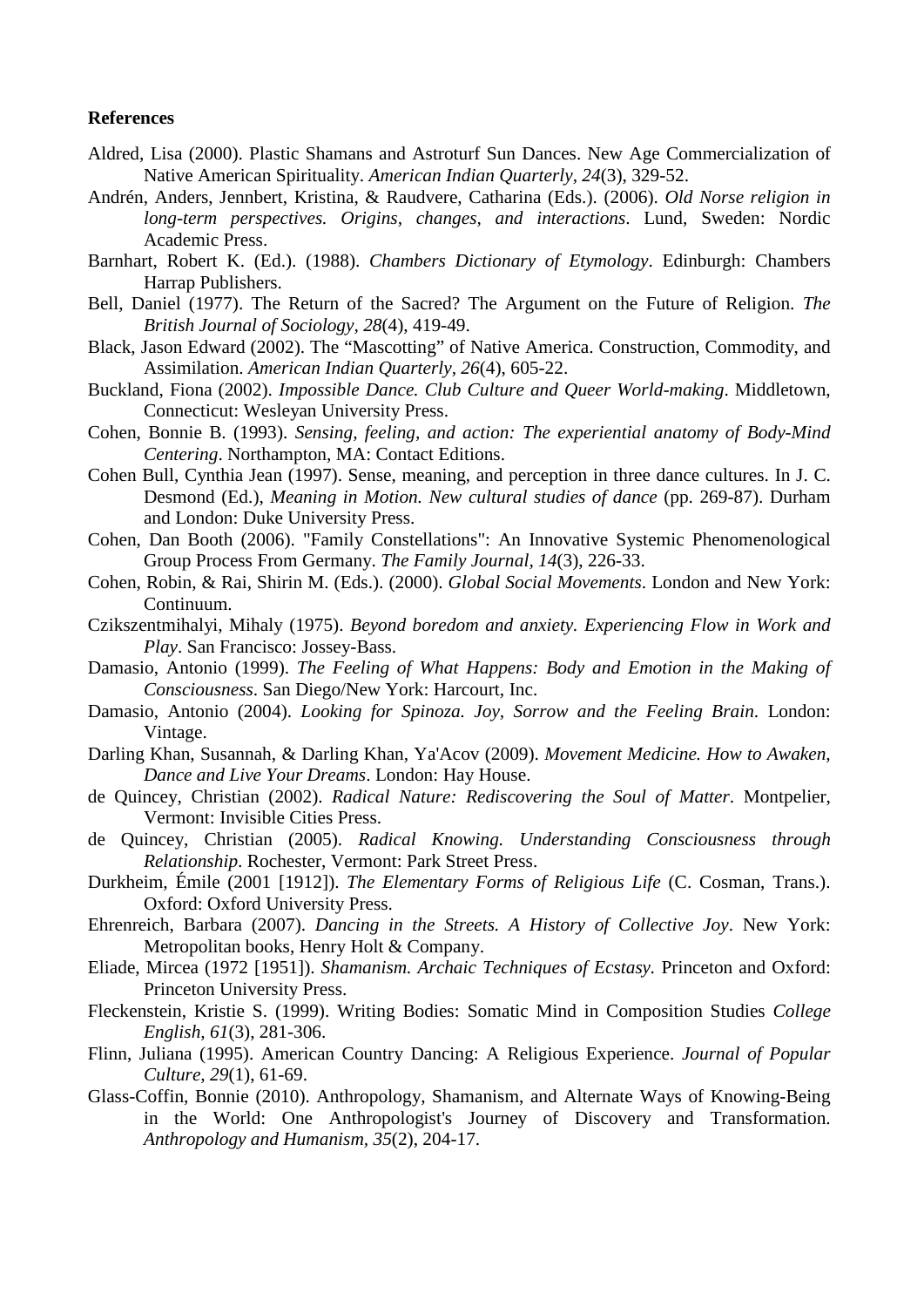- Gore, Georgiana (1995). Rhythm, Representation and Ritual: The Rave and the Religious Cult, *Border Tensions. Dance & Discourse* (Vol. Proceedings of the 5th Study of Dance Conference, April 1995, pp. 133-39). Guildford, England: University of Surrey: Department of Dance Studies.
- Gore, Georgiana (1997). The Beat Goes On: Trance, Dance and Tribalism in Rave Culture. In H. Thomas (Ed.), *Dance in the City* (pp. 50-67). Basingstoke and London: MacMillan Press LTD.
- Grau, Andrée (2008). Dance is Powerful. Draft of chapter of book: Roehampton University.
- Greenwood, Susan (2000). *Magic, Witchcraft and the Otherworld. An Anthropology*. Oxford and New York: Berg.
- Greenwood, Susan (2005). *The Nature of Magic. An Anthropology of Magic*. Oxford and New York: Berg.
- Grof, Stanislav, & Grof, Christina (1986). Spiritual Emergency: The Understanding and Treatment of Transpersonal Crises. *ReVISION, 8*(2), 7-20.
- Halprin, Anna (1995). *Moving towards Life. Five Decades of Transformational Dance*. Hanover and London: Wesleyan University Press.
- Halprin, Daria (2003). *The Expressive Body in Life, Art and Therapy. Working with movement, Metaphor and Meaning*. London and Philadelphia: Jessica Kingsley Publishers.
- Hanegraaff, Wouter J. (1998). Reflections on New Age and the Secularisation of Nature. In J. Pearson, R. H. Roberts & G. Samuel (Eds.), *Nature religion today. Paganism in the modern world* (pp. 22-32). Edinburgh: Edinburgh University Press.
- Hanna, Judith Lynne (1987). *To Dance is Human. A Theory of Nonverbal Communication*. Chicago: The University of Chicago Press.
- Hanna, Judith Lynne (1988). *Dance and Stress. Resistance, Reduction, and Euphoria* (Vol. 13). New York: AMS Press, Inc.
- Hartley, Linda (1995). *Wisdom of the Body Moving. An Introduction to Body-Mind Centering*. Berkely, California: North Atlantic Books.
- Heelas, Paul (1994). The limits of consumption and the post-modern 'religion' of the New Age. In R. Keat, N. Whiteley & N. Abercrombie (Eds.), *The Authority of the Consumer* (pp. 102- 15). London: Routledge.
- Hume, Lynne (2007). *Portals. Opening doorways to other realities through the senses*. Oxford: Berg.
- Ingerman, Sandra (1991). *Soul Retrieval: Mending the Fragmented Self*. New York: HarperCollins.
- Jakobsen, Merete Demant (1999). *Shamanism. Traditional and Contemporary Approaches to the Mastery of Spirits and Healing*. New York and Oxford: Berghahn Books.
- Jankowsky, Richard C. (2007). Music, Spirit Possession and the In-Between: Ethnomusicological Inquiry and the Challenge of Trance. *Ethnomusicology Forum, 16*(2), 185-208.
- Juhan, Andrea (2003). *Open Floor: Dance, Therapy, and Transformation through the 5Rhythms.* Unpublished PHD thesis, Union Institute and University Graduate School of Interdisciplinary Arts and Sciences.
- Jung, Carl Gustav (1971 [1959]). *The Archetypes and the Collective Unconscious* (Vol. 9 part 1). London: Routledge & Kegan Paul.
- Jung, Carl Gustav (1981 [1921]). *Psychological Types* (Vol. 6). London: Routledge and Kegan Paul.
- Jung, Carl Gustav (1993 [1953]). *Psychology and Alchemy*. London: Routledge.
- Keeney, Bradford (2005). *Bushman Shaman. Awakening the Spirit through Ecstatic Dance*. Rochester, Vermont: Destiny Books.
- Keeney, Bradford (2007). *Shaking Medicine. The Healing Power of Ecstatic Movement*. Rochester, Vermont: Destiny Books.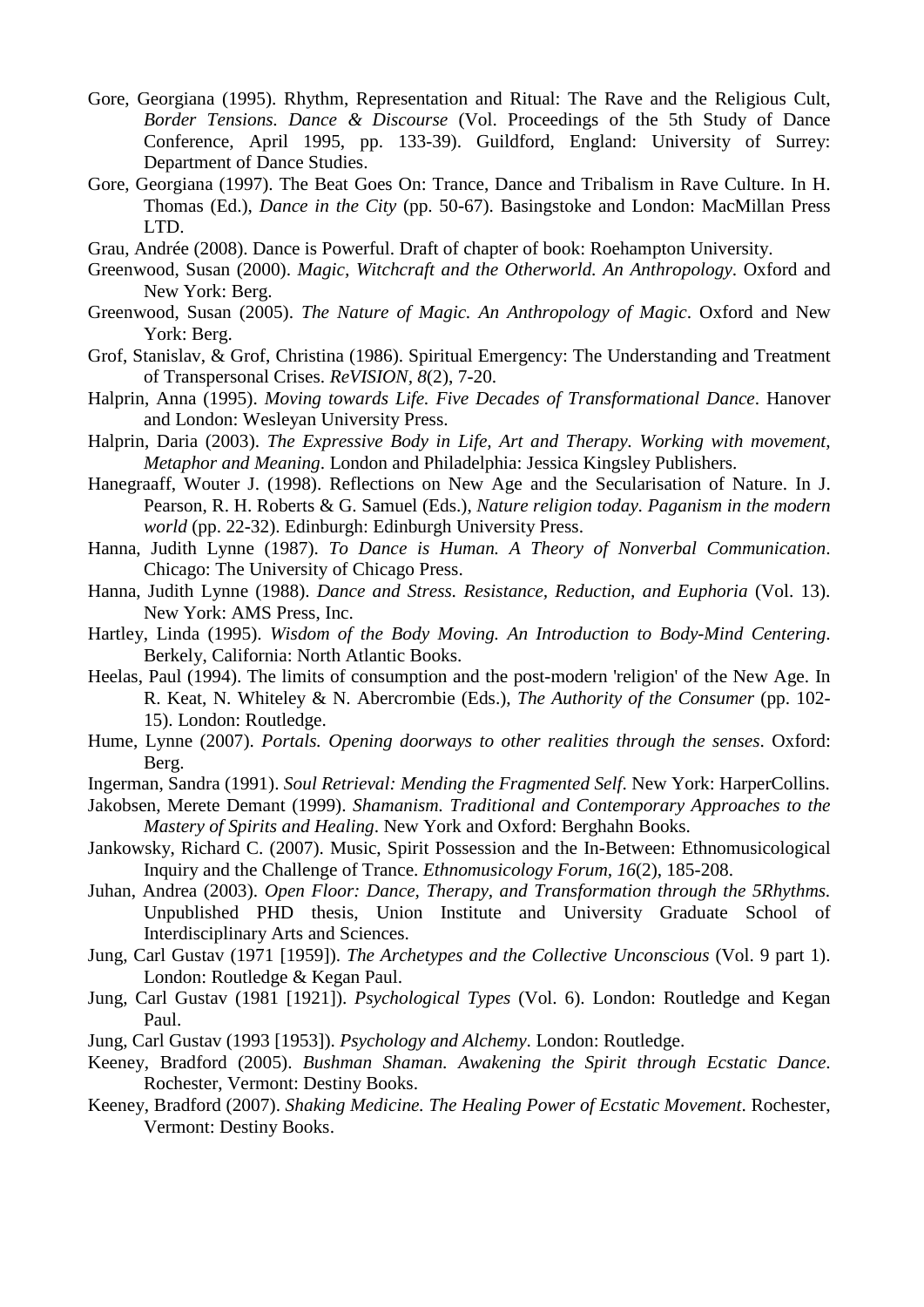- Kieft, Eline (2013). *Dance, Empowerment and Spirituality. An ethnography of Movement Medicine.* University of Roehampton, London.
- Kraus, Rachel (2010). They Danced in the Bible: Identity Integration among Christian Women Who Belly Dance. *Sociology of Religion, 71*(4), 457-82.
- Leseho, Johanna, & Maxwell, Lisa Rene (2010). Coming alive: creative movement as a personal coping strategy on the path to healing and growth. *British Journal of Guidance & Counselling, 38*(1), 17-30.
- Lowe, Stuart (1986). *Urban Social Movements. The City after Castells*. Hampshire and London: Macmillan.
- Macy, Joanna R., & Young Brown, Molly (1998). *Coming Back to Life: Practices that Reconnect Our Lives, Our World*. Gabriola Island, Canada: New Society Publishers.
- Mails, Thomas E. (1983). *The Pueblo Children of the Earth Mother* (Vol. 1). New York: Marlowe & Company.
- Maslow, Abraham (1994). *Religion, values and peak experiences*. New York: Viking.
- Meekums, Bonnie (2002). *Dance Movement Therapy. A Creative Psychotherapeutic Approach*. London: Sage Publications.
- Morris, Brian (2006). *Religion and anthropology: a critical introduction*. Cambridge, New York: Cambridge University Press.
- Moses, Jeffrey (2002 (1989)). *Oneness. Great principles shared by all religions*. New York: The Random House Publishing Group.
- Naess, Arne (2005 [1953]). *The Selected Works of Arne Naess*. Dordrecht, the Netherlands: Springer.
- Olaveson, Tim (2001). Collective Effervescence and Communitas: Processual Models of Ritual and Society in Emile Durkheim and Victor Turner. *Dialectical Anthropology, 26*(2), 89- 124.
- Pearson, Joanne, Roberts, Richard H., & Samuel, Geoffrey (Eds.). (1998). *Nature religion today. Paganism in the modern world*. Edinburgh: Edinburgh University Press.
- Penfield, Kedzie (2001). Movement as a way to the unconscious. In Y. Searle & I. Streng (Eds.), *Where Analysis meets the arts. The Integration of the Arts Therapies with Psychoanalytic Theory* (pp. 107-26). London and New York: Karnac Books.
- Prince, Ruth, & Riches, David (2000). *The New Age in Glastonbury. The Construction of Religious Movements*. New York and Oxford: Berghahn Books.
- Radin, Dean I. (1997). *The conscious universe. The scientific truth of psychic phenomena*. New York: HarperEdge.
- Rill, Bryan (2006). Rave, Communitas, and Embodied Idealism, *Music Therapy Today* (Vol. VII, pp. 648-61).
- Roney-Dougal, Serena (1991). *Where Science and Magic Meet*. Shaftesbury, Dorset: Element Books.
- Samuel, Geoffrey (1990). *Mind, body and culture. Anthropology and the biological interface*. Cambridge: Cambridge University Press.
- Samuel, Geoffrey (2008). Possession and Self--Possession: Spirit Healing, Tantric Meditation and Āveśa. *DISKUS, 9, accessed online on December 21, 2011*.
- Scott, David A. (1996). *Behind the G-String. An Exploration of the Stripper's Image, Her Person and her Meaning*. Jefferson, North Carolina: McFarland & Company, Inc., Publishers.
- Shaw, Miranda (1994). *Passionate enlightenment: women in Tantric Buddhism*. Princeton, New Jersey: Princeton University Press.
- Sheldrake, Rupert (1988). *The Presence of the Past. Morphic resonance & the habits of nature*. Rochester, Vermont: Park Street press.
- Shusterman, Richard (2000). *Performing Live: Aesthetic Alternatives for the Ends of Art*. Ithaca, New York: Cornell University Press.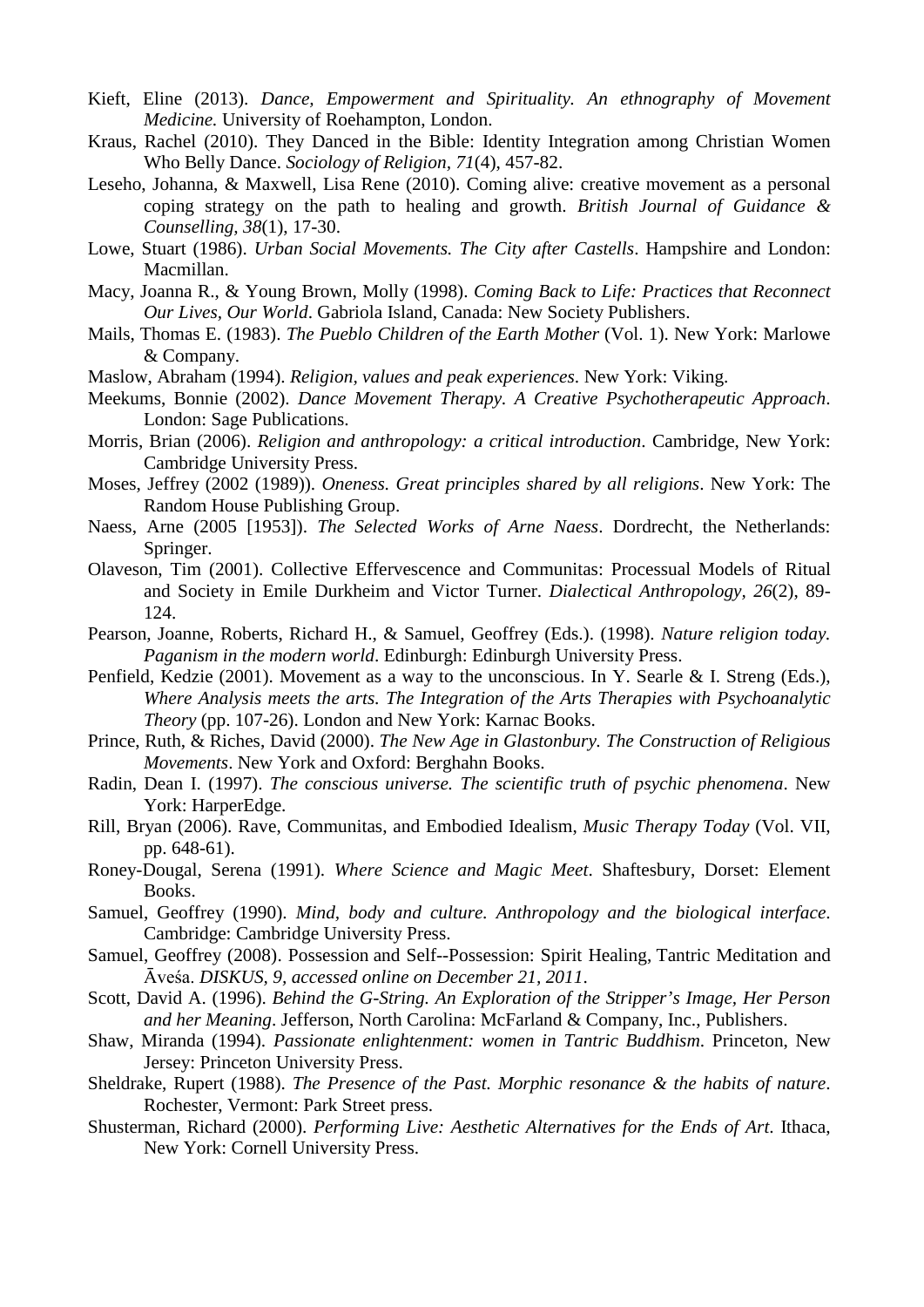Shusterman, Richard (2008). Art and Religion. *Journal of Aesthetic Education, 42*(3), 1-18.

- Sklar, Deirdre (2000). Reprise: On Dance Ethnography. *Dance Research Journal, 32*(1), 70-77.
- Stromsted, Tina (2001). Re-inhabiting the female body: Authentic Movement as a gateway to transformation. *The Arts in Psychotherapy, 28*, 39-55.
- Sullivan, Sian (2006). On Dance and Difference. Bodies, Movement and Experience in Khoesaan Trance-Dancing - Perceptions of "a Raver". In W. A. Haviland, R. J. Gordon & L. A. Vivanco (Eds.), *Talking about people: readings in contemporary anthropology* (4th ed., pp. 234-41). New York: McGraw Hill.
- Sutcliffe, Steven J. (2003). *Children of the New Age. A history of spiritual practices*. London and New York: Routledge.
- Sylvan, Robin (2005). *Trance Formation. The Spiritual and Religious Dimensions of Global Rave Culture*. New York and London: Routledge.
- Taylor, Jamie (2007). Authentic movement: The body's path to consciousness. *Body, Movement and Dance in Psychotherapy, 2*(1), 47-56.
- Turner, Victor (2007 [1969]). *The Ritual Process. Structure and Anti-Structure*. New Brunswick and London: AldineTransaction. A Division of Transaction Publishers.
- van Egmond, Klaas (2010). *Een vorm van beschaving (A form of civilisation)*. Zeist, the Netherlands: Christofoor.
- Wallis, Robert J. (2003). *Shamans/Neo-Shamans. Ecstasy, alternative archaeologies and contemporary Pagans*. London and New York: Routledge.
- Walter, Mariko Namba, & Neumann Fridman, Eva Jane (Eds.). (2004). *Shamanism: an encyclopedia of world beliefs, practices, and culture*. E-Book: [www.abc-clio.com.](http://www.abc-clio.com/)
- Weaver, Victoria (2004). *The (Re)construction of Native American Identity Through The Visual Arts.* Paper presented at the Indigenous Knowledges Conference, Pennsylvania State University.
- Wigman, Mary (1966). *The language of dance* (W. Sorell, Trans.). London: MacDonald & Evans.
- Williams, Drid (2004). *Anthropology and the Dance. Ten Lectures*. Urbana and Chicago: University of Illinois Press.
- Woldt, Ansel L., & Toman, Sarah M. (Eds.). (2005). *Gestalt Therapy: History, Theory, and Practice*. Thousand Oaks, California: Sage Publications.
- Worth, Libby, & Poynor, Helen (2004). *Anna Halprin*. London and New York: Routledge.

-

York, Michael (1995). *The Emerging Network. A Sociology of the New Age and Neo-Pagan Movements*. Lanham, Maryland (USA) and London: Rowman & Littlefield Publishers.

<sup>&</sup>lt;sup>1</sup> From 1987 until 1995 (with a break of 1.5 years) I undertook professional dance training, first at the National Ballet Academy in Amsterdam, and later at the High School for Music and Dance in Rotterdam, followed by a year at the Rotterdam Dance Academy. I trained in classical ballet, various styles of contemporary dance (Graham, Limon, European contract/release style), jazz, ethnic Eastern European and African dance, improvisation, choreography, Pilates, and in my free time I did ballroom and Latin American repertoire. After I enrolled at the Rotterdam Dance Academy, however, I realized that the rigorous training diminished my natural joy in dancing, and I chose not to further pursue a career as a professional dance performer. However, I have always been able to express myself strongly through dance, and a strong way of relating to the world around me, including invisible and intangible dimensions.<br><sup>2</sup> 'Mesa' is a shamanic concept from various traditions from the Peruvian Andes (in which the Darling Khan

studied) and is also recognized by the Pueblo people of Arizona. In Spanish, it literally means 'table' or a 'natural flat surface' such as a field or hilltop. It may simply refer to a bundle of sacred objects, to the shaman's 'healing altar' or, in a more abstract way, to the ceremonial space, cosmology or 'map' within which the shaman works. In some situations, specific all-night ceremonies are called 'mesa' (see for example Glass-Coffin, 2010: 208; Mails, 1983; Walter & Neumann Fridman, 2004: 443). In Movement Medicine, the concept is used for the entire space, which includes ceremonial activities and cosmology. Some people express their respect for the space by bowing before entering and leaving the space (3 March 2009 field notes).